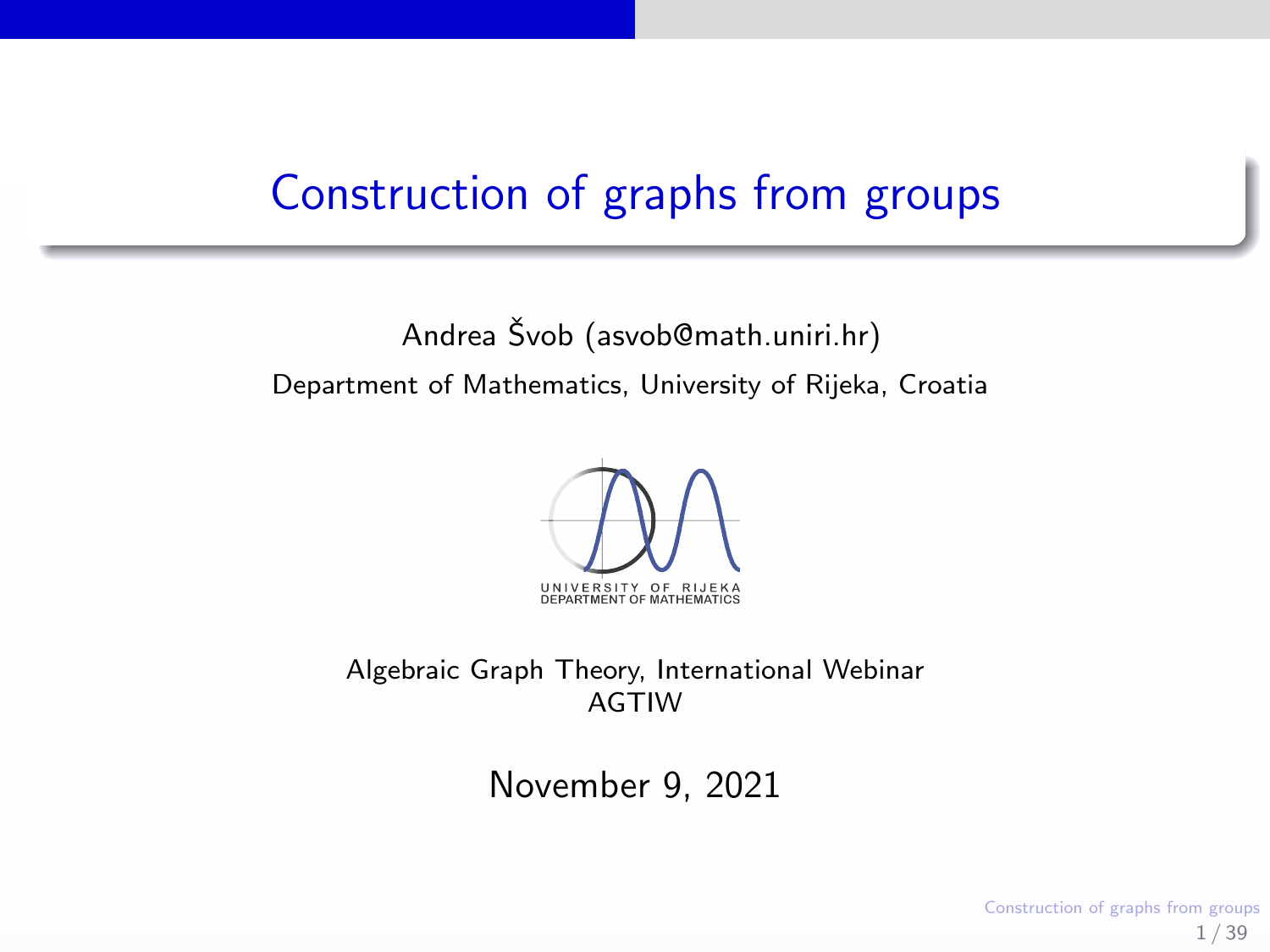# Outline of the talk:

- **1** Basic definitions and preliminaries
- 2 Tactical decomposition and orbit matrices
- **3** The method
- **4** Example Deza graph
- **5** Example SRG(81,30,12,9)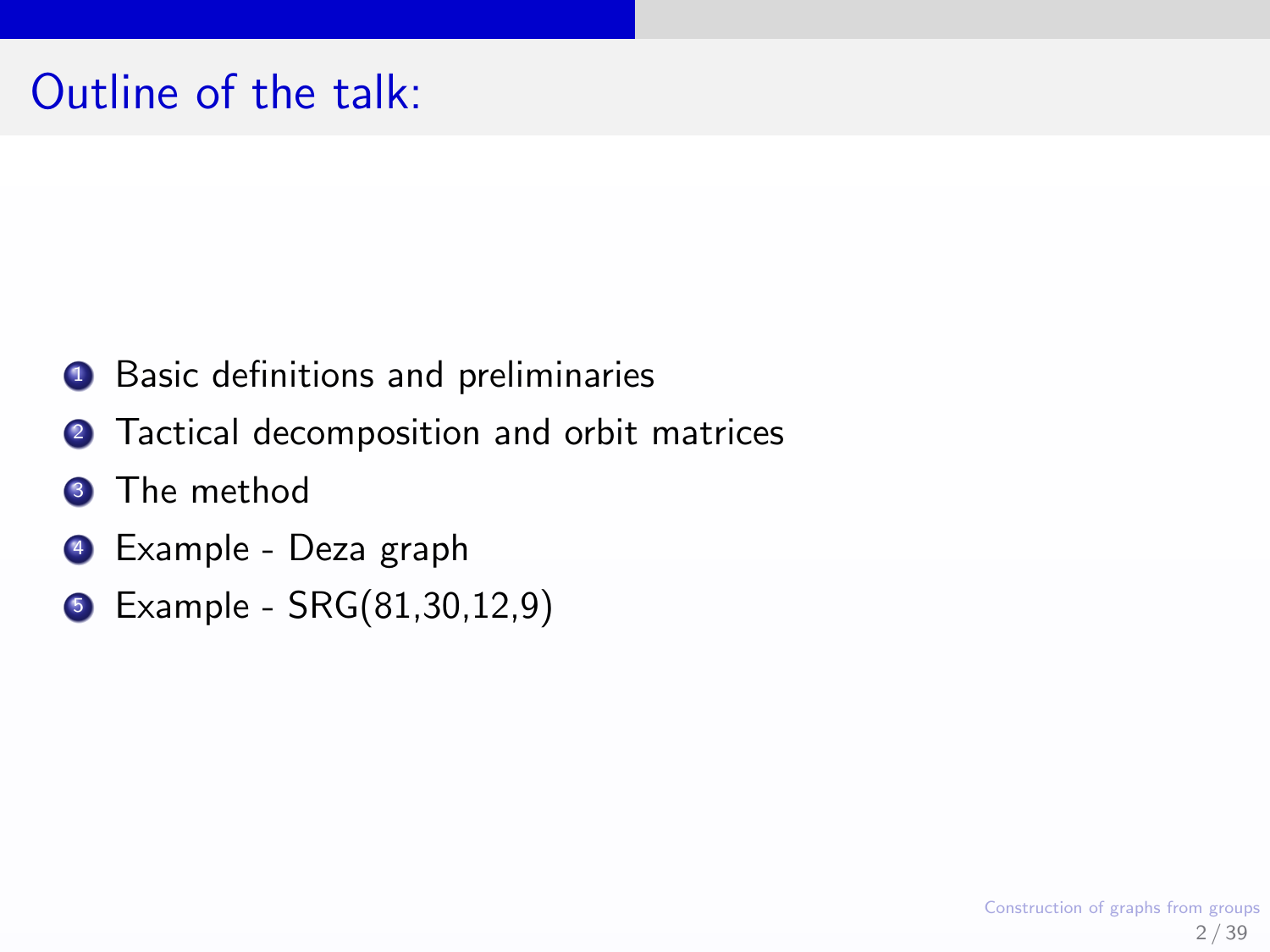<span id="page-2-0"></span>An **incidence structure** is an ordered triple  $\mathcal{D} = (\mathcal{P}, \mathcal{B}, \mathcal{I})$  where  $\mathcal P$  and  $\mathcal B$ are non-empty disjoint sets and  $\mathcal{I} \subseteq \mathcal{P} \times \mathcal{B}$ .

The elements of the set  $P$  are called **points**, the elements of the set  $B$  are called blocks and  $\mathcal I$  is called an incidence relation.

An isomorphism from one incidence structure to another is a bijective mapping of points to points and blocks to blocks which preserves incidence. An isomorphism from an incidence structure  $D$  onto itself is called an **automorphism** of  $D$ .

The set of all automorphisms forms a group called the full automorphism **group** of  $D$  and is denoted by  $Aut(D)$ .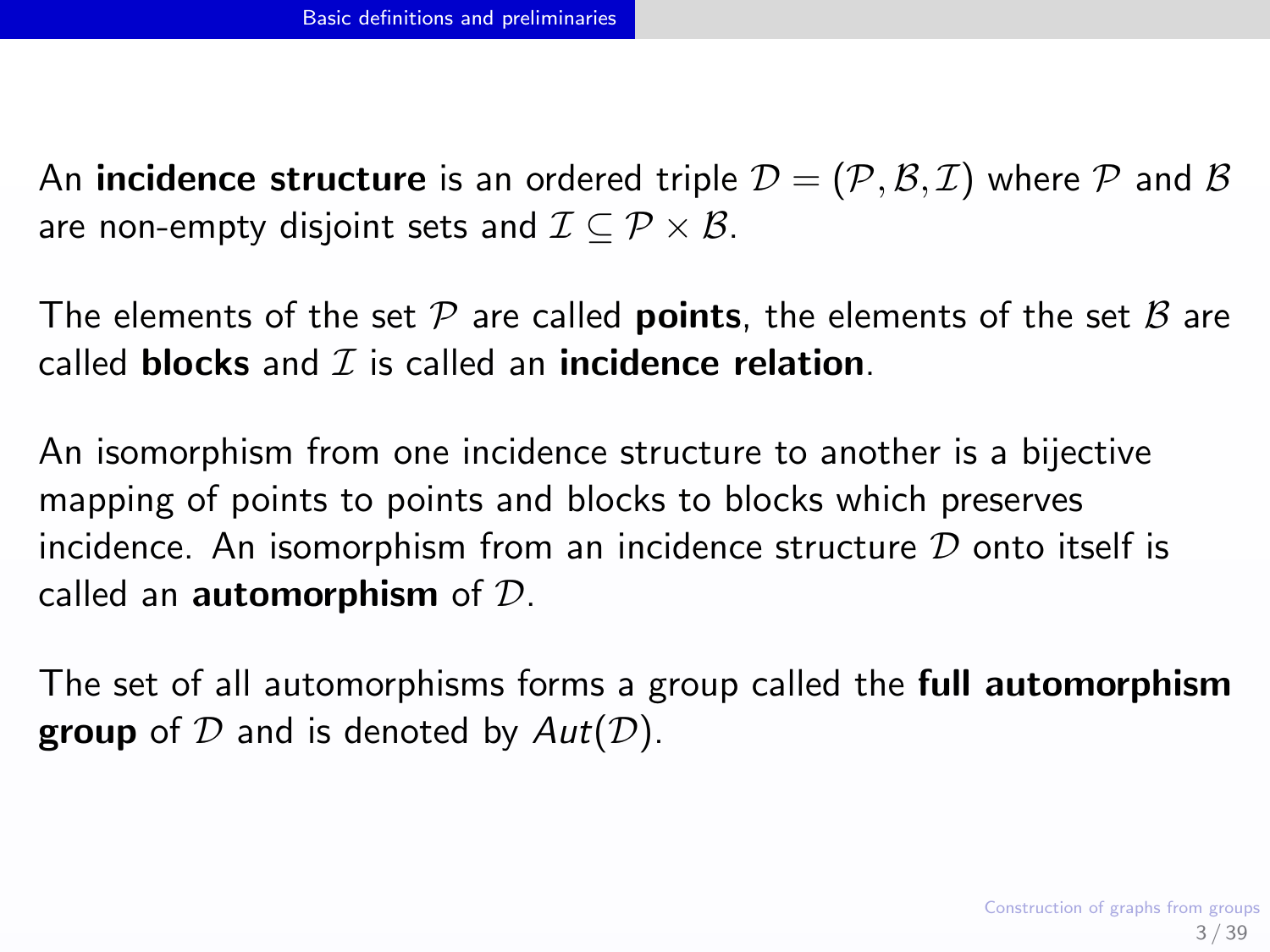A *t*-( $v, k, \lambda$ ) design is a finite incidence structure  $\mathcal{D} = (\mathcal{P}, \mathcal{B}, \mathcal{I})$  satisfying the following requirements:

$$
\bullet \ |\mathcal{P}|=v,
$$

**2** every element of  $\beta$  is incident with exactly k elements of  $\beta$ .

**3** every t elements of P are incident with exactly  $\lambda$  elements of B.

Every element of  $\mathcal P$  is incident with exactly  $r=\frac{\lambda(\nu-1)}{k-1}$  $\frac{(v-1)}{k-1}$  elements of  $\mathcal{B}$ .

The number of blocks is denoted by b.

If  $b = v$  (or equivalently  $k = r$ ) then the design is called **symmetric**.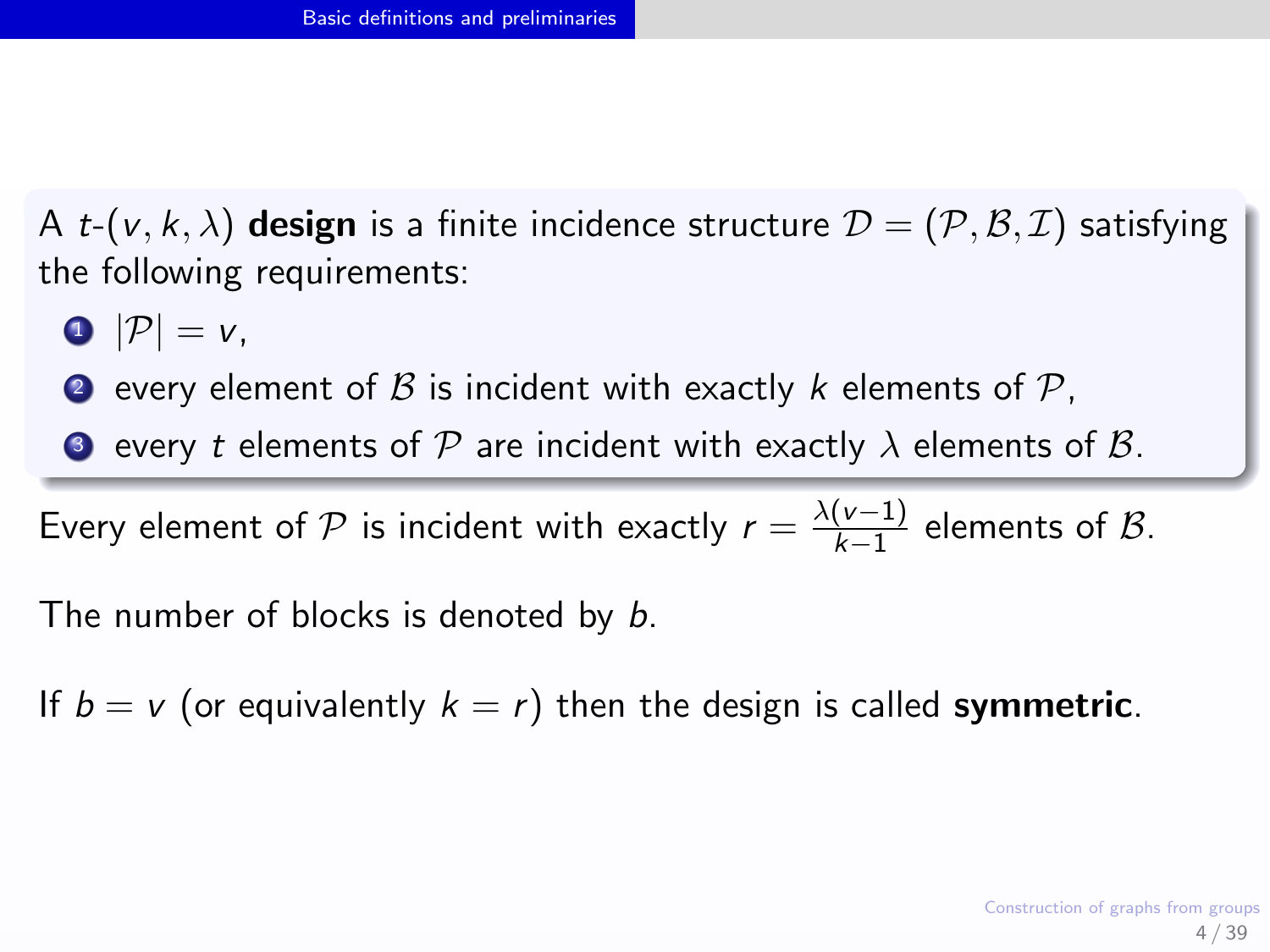- A 2-( $v, k, \lambda$ ) design is called a block design.
- If D is a t-design, then it is also a s-design, for  $1 \leq s \leq t-1$ .
- An incidence matrix of a design D is a matrix  $A = [a_{ii}]$  where  $a_{ii} = 1$ if *j*th point is incident with the *i*th block and  $a_{ij} = 0$  otherwise.



Figure: 2-(7, 3, 1) design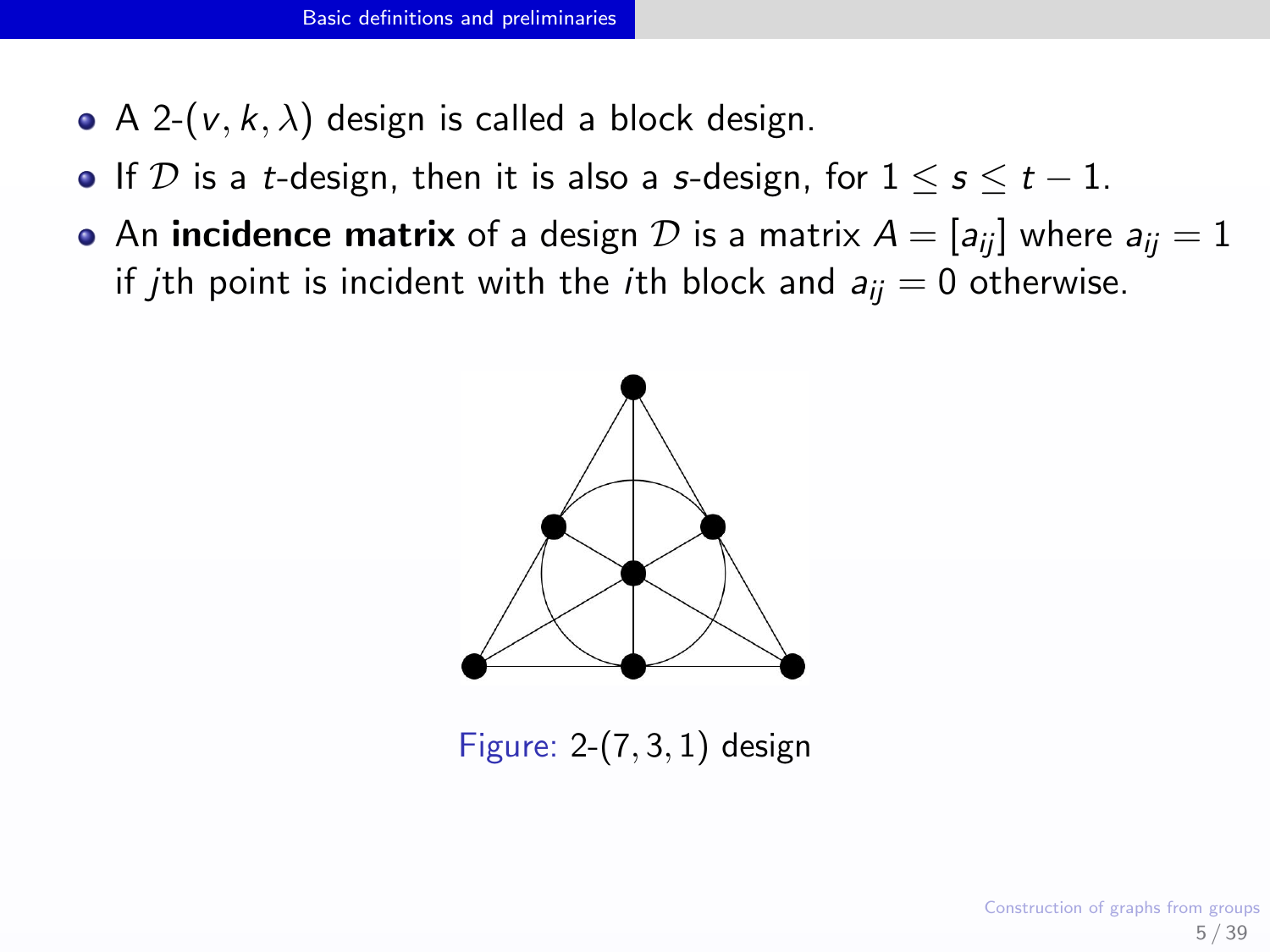- <span id="page-5-0"></span>P. Dembowski, Verallgemeinerungen von Transitivitatsklassen endlicher projektiver Ebenen, Math. Z. 69, 1958.
- H. Beker, C. Mitchell, F. Piper, Tactical decompositions of designs, Aequationes mathematicae, vol. 25, pp 123–152, 1982.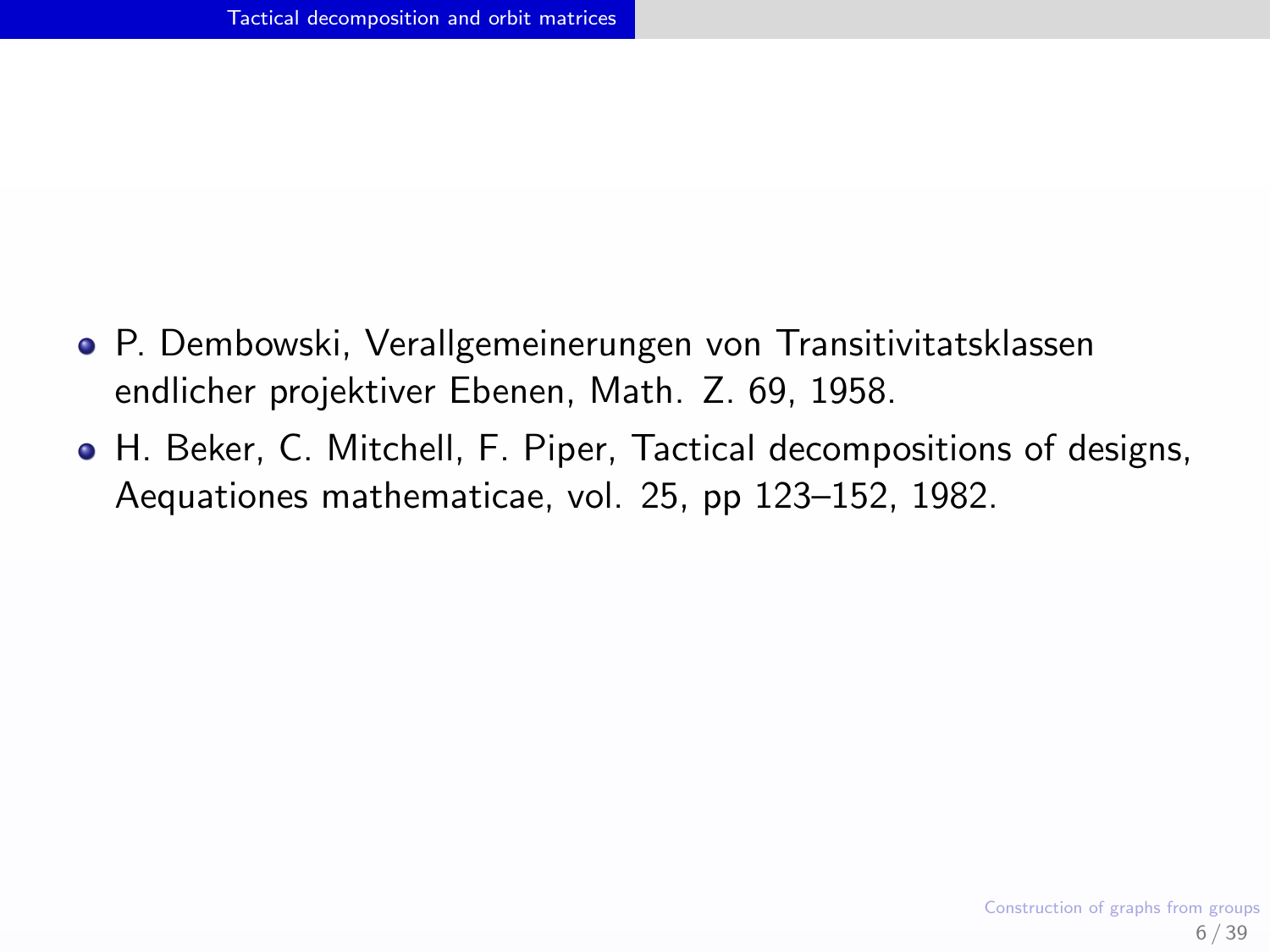Let A be the incidence matrix of an **incidence structure**  $\mathcal{D} = (\mathcal{P}, \mathcal{B}, \mathcal{I})$ .

A **decomposition** of A is any partition  $B_1, \ldots, B_m$  of the rows of A (blocks of D) and a partition  $P_1, \ldots, P_n$  of the columns of A (points of D).

For  $i \le m$ ,  $j \le n$  define

$$
\alpha_{ij} = |\{P \in P_j | P\mathcal{I}x\}|, \text{ for } x \in B_i \text{ arbitrarily chosen,}
$$
  

$$
\beta_{ij} = |\{x \in B_i | P\mathcal{I}x\}|, \text{ for } P \in P_j \text{ arbitrarily chosen.}
$$

We say that a decomposition is **tactical** if the  $\alpha_{ii}$  and  $\beta_{ii}$  are well defined (independent from the choice of  $x \in B_i$  and  $P \in P_j$ , respectively).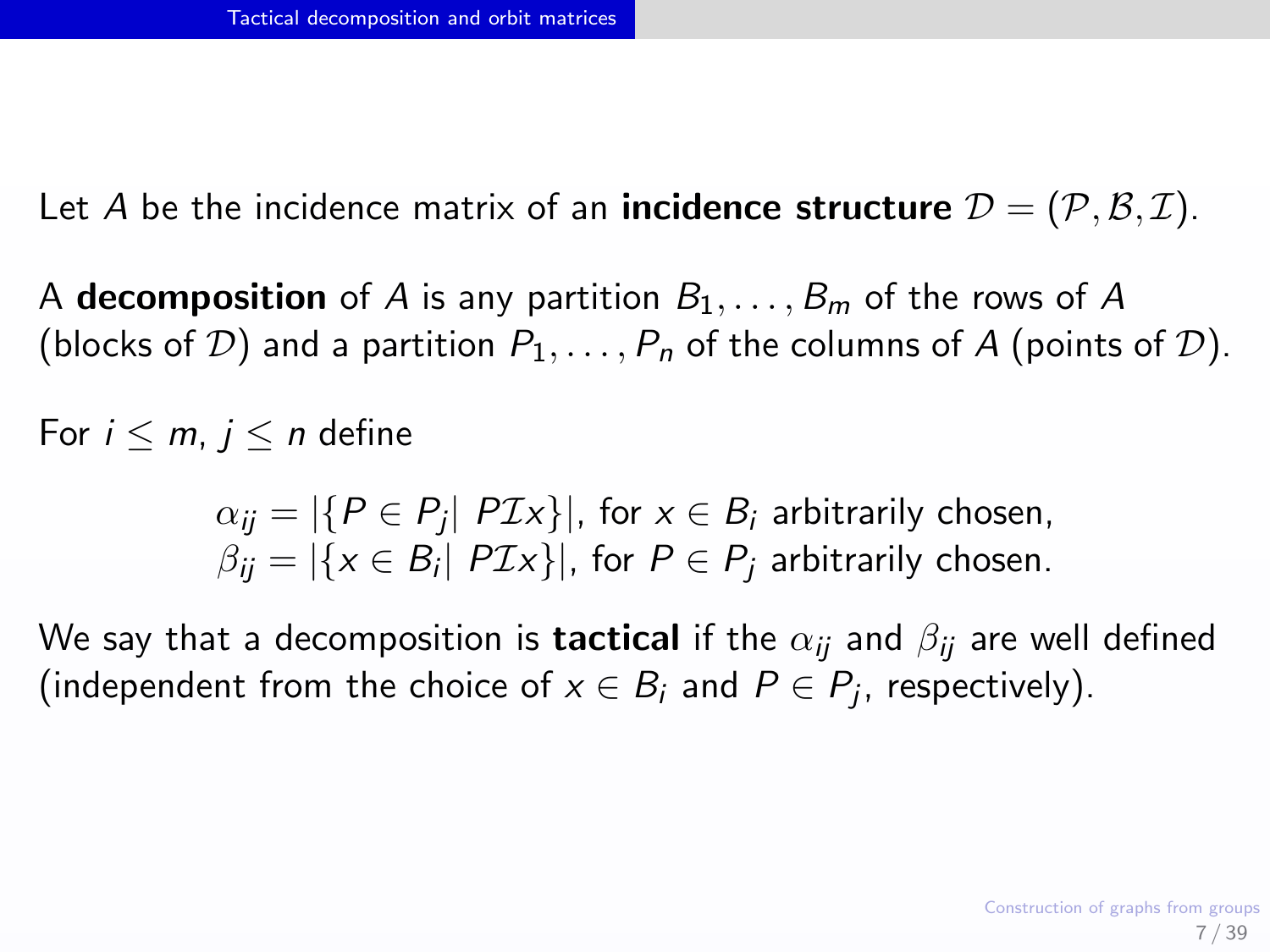There are two trivial tactical decompositions of 1-designs:

Decomposition for which  $m = n = 1$  (the decomposition contained of just one class of points and blocks). The number of blocks containing a point is constant, and the number of points contained in a block is constant.

Decomposition for which  $n = v$ ,  $m = b$  i.e. the decomposition contained of classes of size 1.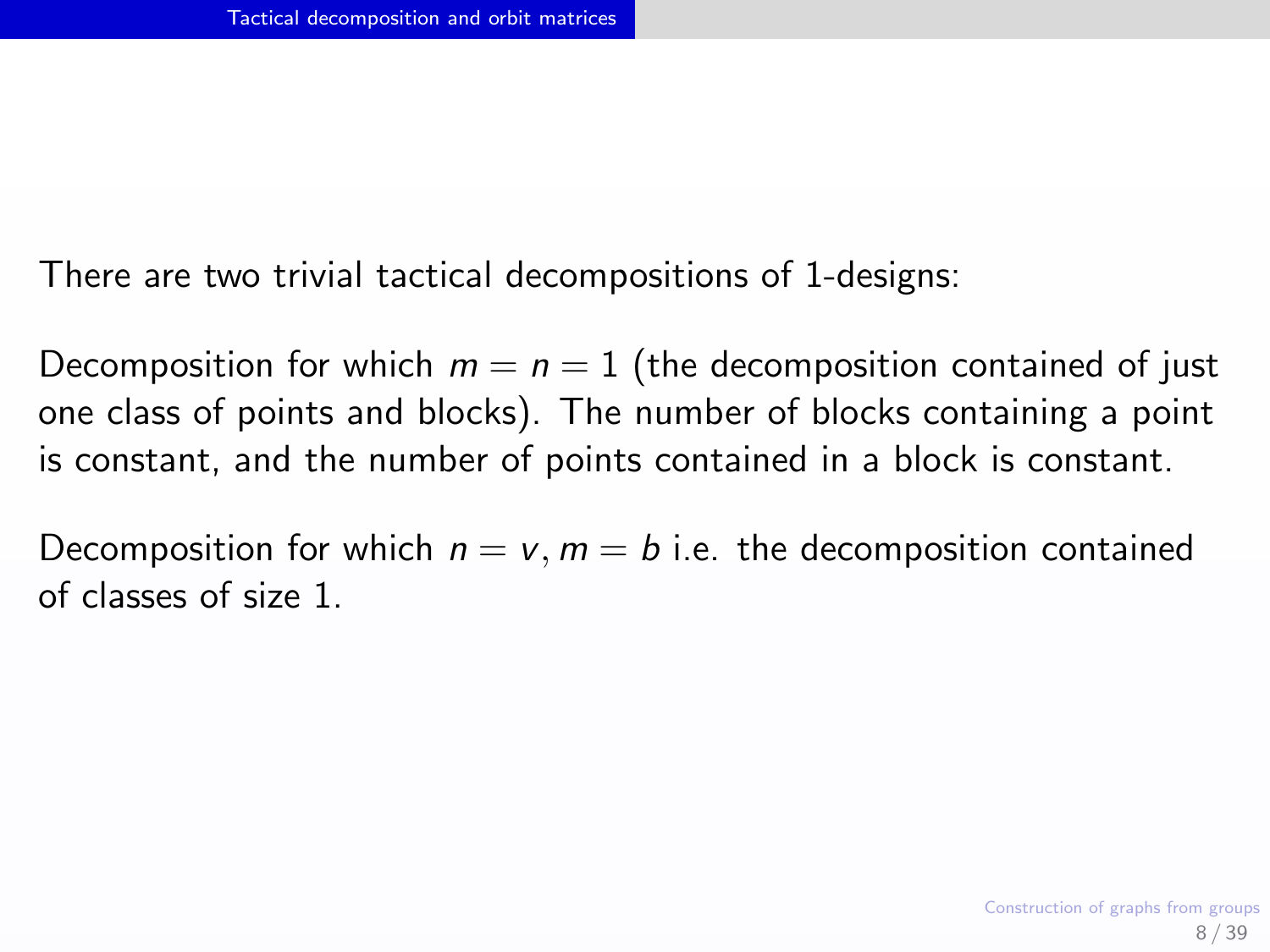Let  $\mathcal{D} = (\mathcal{P}, \mathcal{B}, \mathcal{I})$  be an **incidence structure** and  $\mathcal{G} \leq Aut(\mathcal{D})$ .

We denote the G-orbits of points by  $P_1, \ldots, P_n$ , G-orbits of blocks by  $\mathcal{B}_1,\ldots,\mathcal{B}_m$ , and put  $|\mathcal{P}_r|=\omega_r, |\mathcal{B}_i|=\Omega_i, 1\leq r\leq n, 1\leq i\leq m.$ 

## Proposition

The group action of G induces a tactical decomposition of  $\mathcal{D}$ .

### Sketch of the proof:

Let  $X,Y\in \mathcal{P}_j, X\neq Y$ , and let  $B_1,\ldots,B_k\in \mathcal{B}_i$  are incident with  $X.$  Since X and Y are in the same G-orbit, there exists  $g \in G$  such that  $g.X = Y$ . Then  $g.B_1, \ldots, g.B_k$  are blocks from  $\mathcal{B}_i$  incident with Y.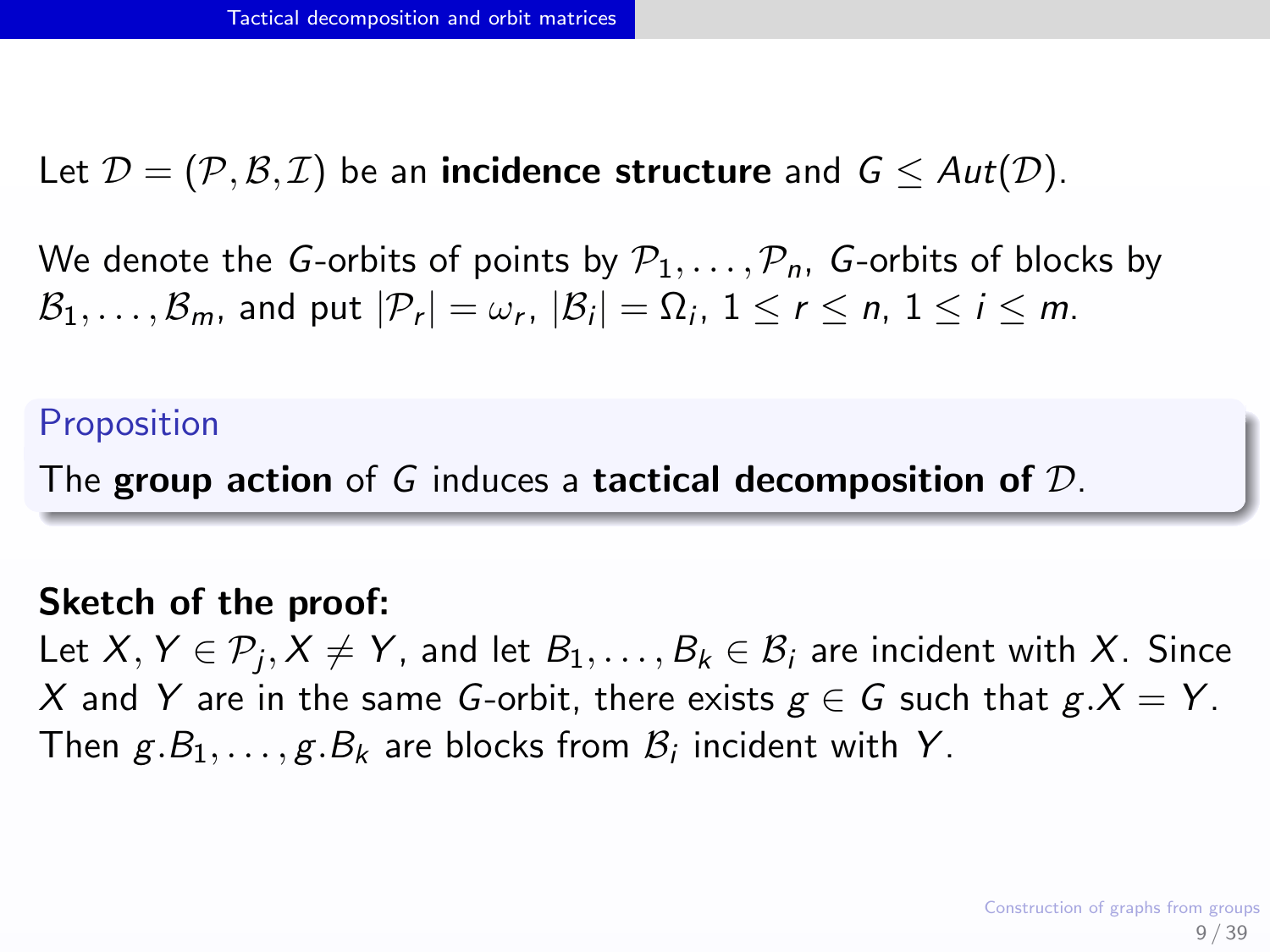Let  $\mathcal{D} = (\mathcal{P}, \mathcal{B}, \mathcal{I})$  be a 2-(v, k,  $\lambda$ ) design and  $\mathcal{G} < Aut(\mathcal{D})$ .

Denote by  $\gamma_{ij}$  the number of points of  $\mathcal{P}_j$  incident with a representative of the block orbit  $\mathcal{B}_i$ . For these numbers the following equalities hold:

$$
\sum_{j=1}^{n} \gamma_{ij} = k, \qquad (1)
$$
\n
$$
\sum_{i=1}^{m} \frac{\Omega_{i}}{\omega_{j}} \gamma_{ij} \gamma_{is} = \lambda \omega_{s} + \delta_{js} \cdot (r - \lambda). \qquad (2)
$$

A ( $m \times n$ )-matrix  $M = (\gamma_{ii})$  with entries satisfying conditions (1) and (2) is called an **orbit matrix for the parameters**  $2 - (v, k, \lambda)$  and orbit lengths distributions  $(\omega_1, \ldots, \omega_n)$ ,  $(\Omega_1, \ldots, \Omega_m)$ .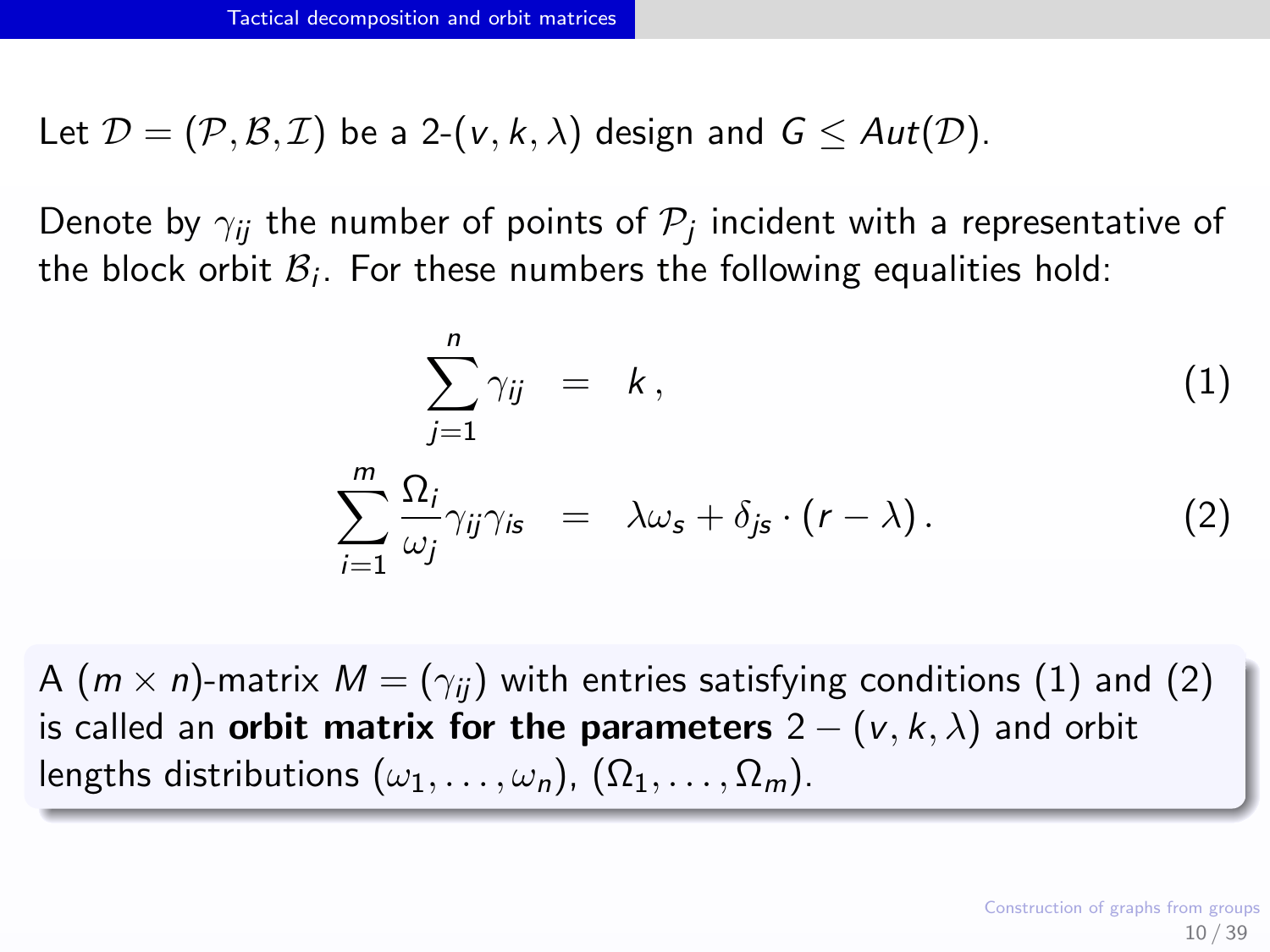## Example

Incidence matrix for the symmetric  $(7,3,1)$  design:

| ი |              | $\mathbf{1}$   | $1 \rightarrow$  | 0              | $\overline{0}$ |   |
|---|--------------|----------------|------------------|----------------|----------------|---|
|   | $\mathbf{1}$ | $\overline{0}$ | 0                | $\overline{1}$ | 0              | 0 |
|   |              | $\mathbf{1}$   | $\boldsymbol{0}$ |                | $\mathbf{1}$   |   |
|   |              | $\overline{0}$ | $\mathbf{1}$     |                | $\overline{0}$ |   |
| 0 |              | $\overline{0}$ | 0 <sup>1</sup>   | $\overline{0}$ | $\overline{1}$ |   |
| 0 |              | $\,1$          | 0                |                | 0              |   |
|   |              | $\overline{0}$ | $\overline{1}$   | $\mathbf{1}$   | $\mathbf{1}$   |   |

Corresponding orbit matrix for  $Z_3$ :

|   |   | $\mathfrak{Z}$ | 3 |
|---|---|----------------|---|
|   | 0 | 3              | O |
| 3 |   | T              |   |
| 3 | 0 |                | 2 |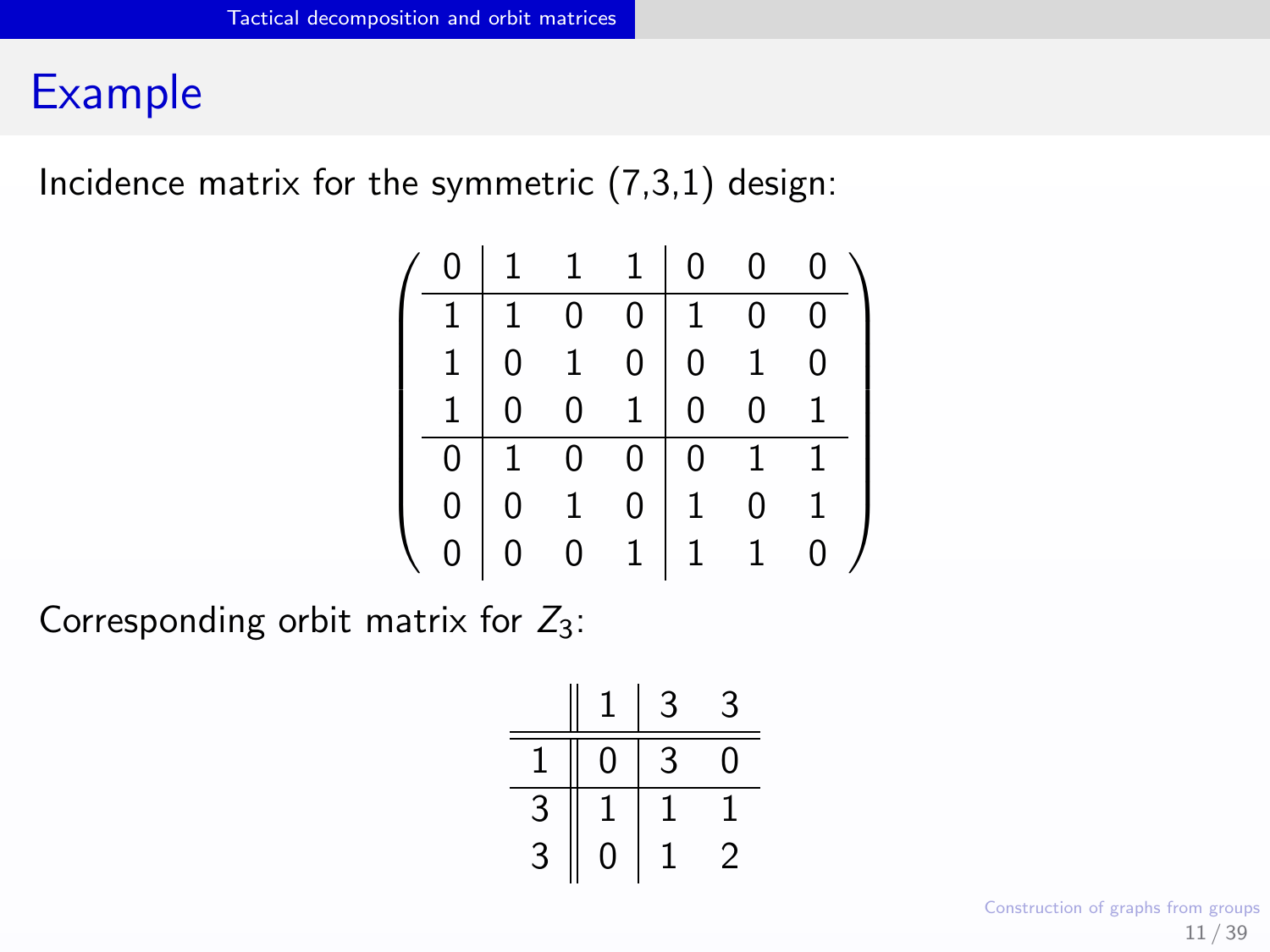Orbit matrices are often used in construction of designs with a presumed automorphism group:

- Z. Janko, T. van Trung, Construction of a new symmetric block design for (78,22,6) with the help of tactical decompositions, J. Combin. Theory A 40, (1985) 451–455.
- D. Crnković, Symmetric (70,24,8) designs having Frob $_{21} \times Z_2$  as an automorphism group, Glas. Mat. Ser. III 34 (54), No. 2 (1999), 109–121.
- S. D. Stoichev, V. D. Tonchev, Unital designs in planes of order 16, Discrete Appl. Math. 102 (2000), 151–158.
- D. Crnković, A. Švob, New symmetric 2-(176,50,14) designs, Discrete Math. 344 (2021), 112623.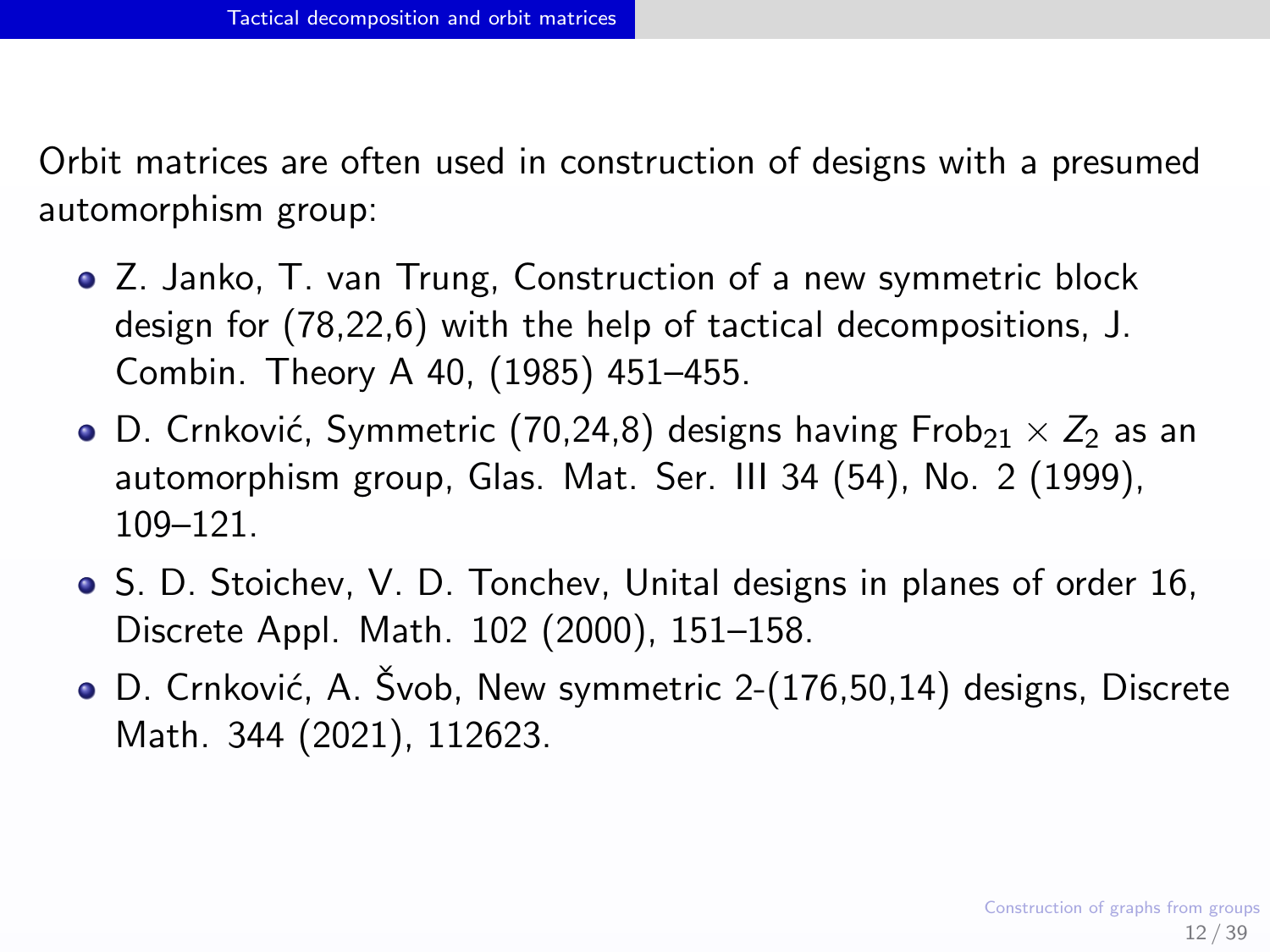Construction of designs admitting an action of the presumed automorphism group consists of two steps:

- **1** Construction of orbit matrices for the given automorphism group,
- **2** Construction of block designs for the obtained orbit matrices.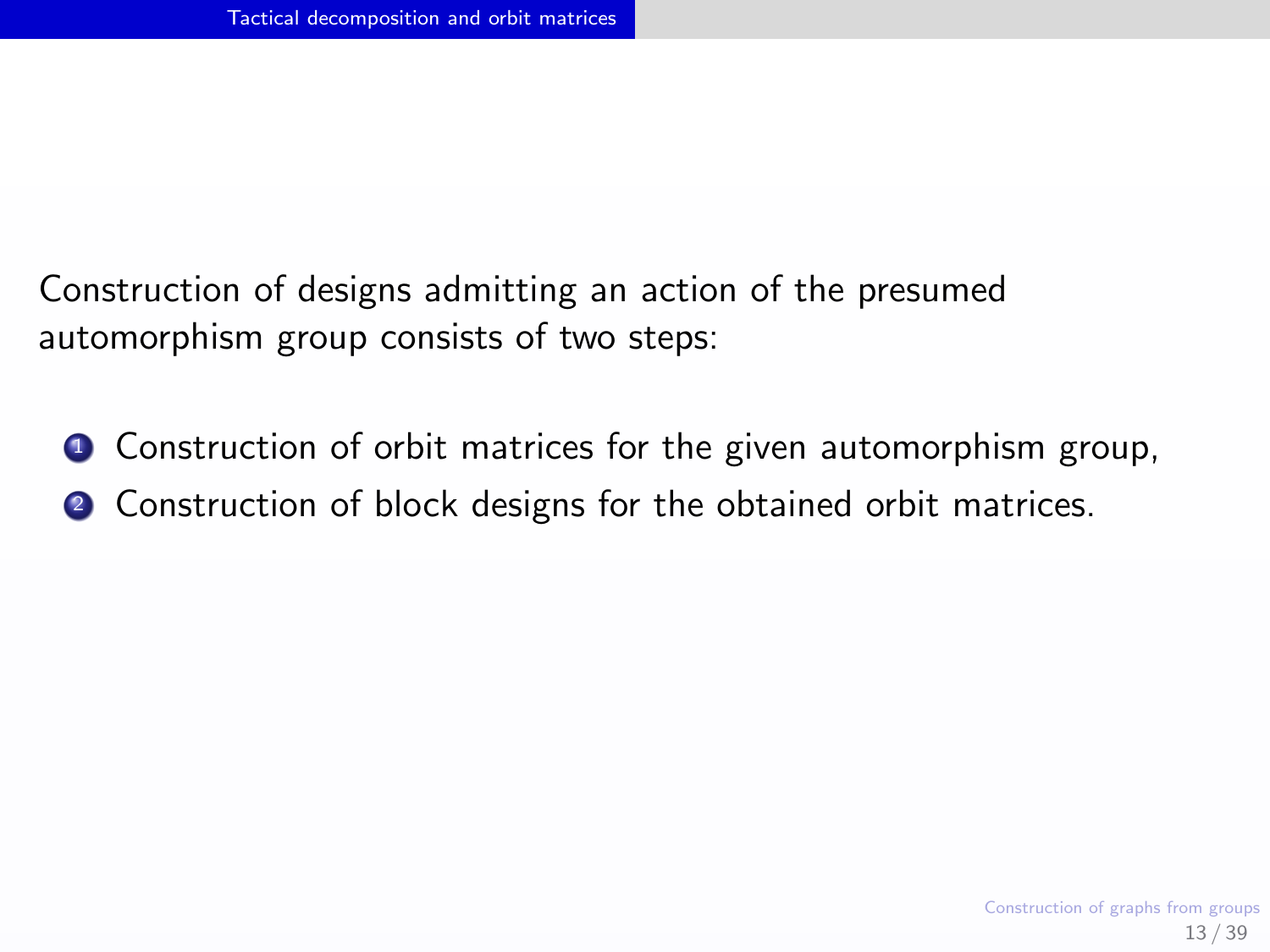## Strongly regular graph

A graph is regular if all the vertices have the same degree. A regular graph is strongly regular of type  $(v, k, \lambda, \mu)$  if it has v vertices, valency k, and if any two adjacent vertices are together adjacent to  $\lambda$  vertices, while any two non-adjacent vertices are together adjacent to  $\mu$  vertices.

A strongly regular graph of type  $(v, k, \lambda, \mu)$  is usually denoted by  $SRG(v, k, \lambda, \mu)$ .

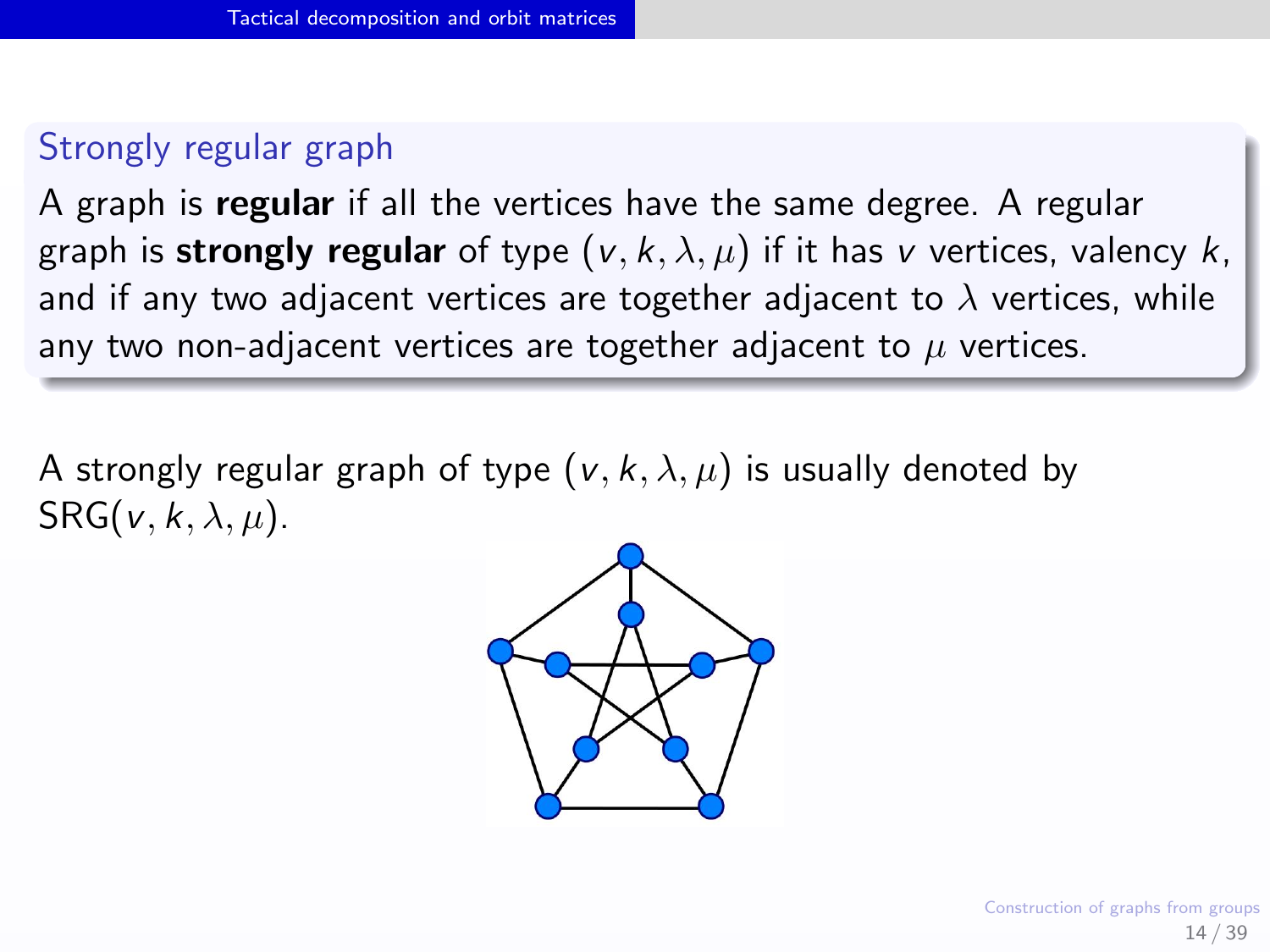A partition  $\Pi = \{C_0, C_1, ..., C_{t-1}\}\$  of the *n* vertices of a graph G is equitable (or regular) if for every pair of (not necessarily distinct) indices  $i, j \in \{0, 1, ..., t-1\}$  there is a nonnegative integer  $b_{i,j}$  such that each vertex  $v \in \mathcal{C}_i$  has exactly  $b_{i,j}$  neighbors in  $\mathcal{C}_j$ , regardless of the choice of  $v$ .

The  $t\times t$   $\boldsymbol{q}$ uotient matrix  $B=[b_{i,j}]$  is well-defined if and only if the partition Π is equitable.

C. E. Praeger, L. H. Soicher, Low rank representations and graphs for sporadic groups, Australian Mathematical Society Lecture Series 8, Cambridge University Press, Cambridge, 1997.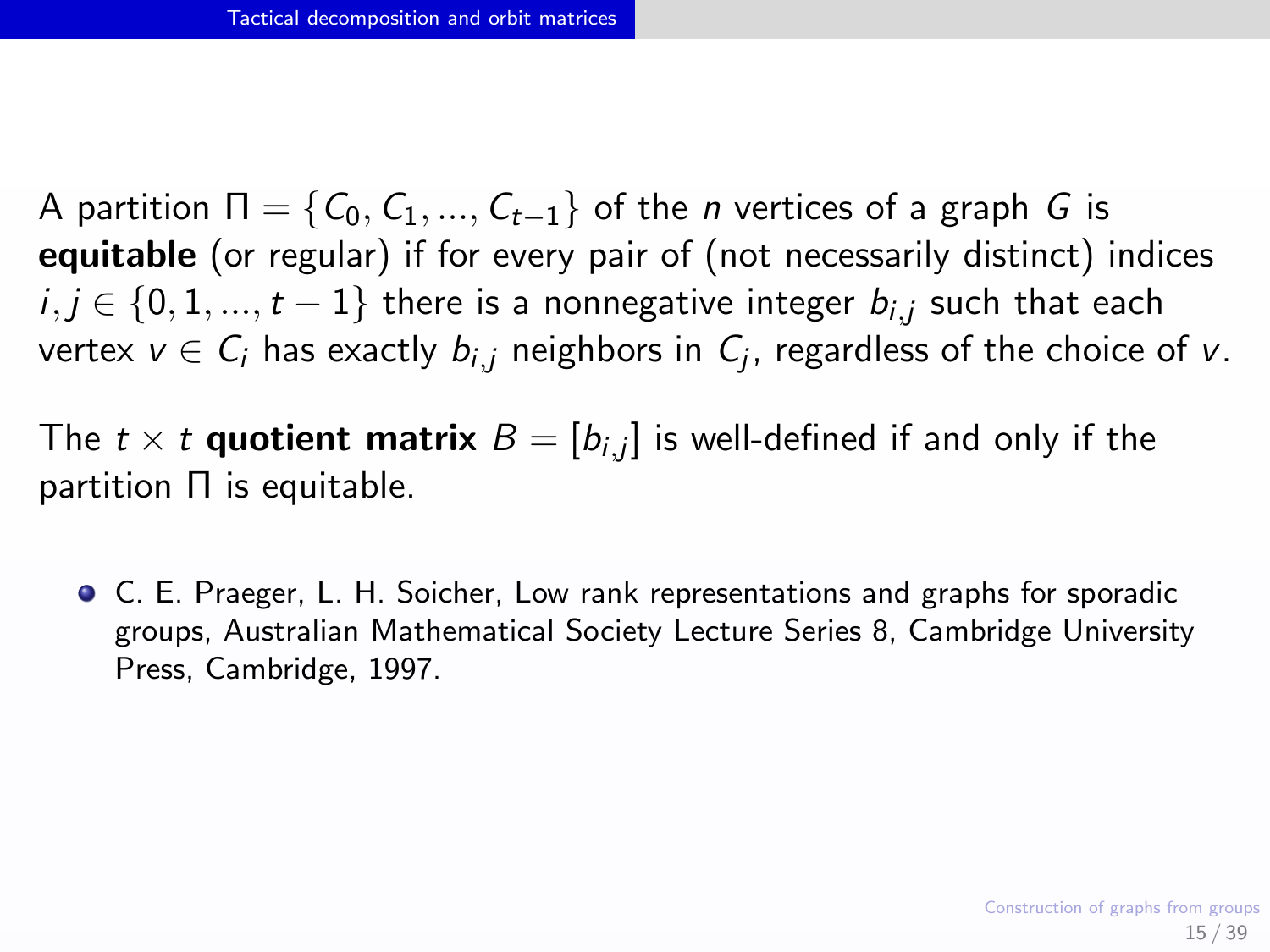Let  $\Gamma$  be a SRG( $v, k, \lambda, \mu$ ) and A be its adjacency matrix. Suppose an automorphism group G of  $\Gamma$  partitions the set of vertices V into t orbits  $O_1, \ldots, O_t$ , with sizes  $n_1, \ldots, n_t$ , respectively. This partition of V is equitable, and the quotient matrix  $R = [r_{ii}]$  satisfy the following conditions

<span id="page-15-1"></span><span id="page-15-0"></span>
$$
\sum_{j=1}^{t} r_{ij} = \sum_{i=1}^{t} \frac{n_i}{n_j} r_{ij} = k,
$$
\n(3)  
\n
$$
\sum_{s=1}^{t} \frac{n_s}{n_j} r_{si} r_{sj} = \delta_{ij} (k - \mu) + \mu n_i + (\lambda - \mu) r_{ji}.
$$

A ( $t \times t$ )-matrix  $R = [r_{ii}]$  with entries satisfying conditions [\(3\)](#page-15-0) and [\(4\)](#page-15-1) is called an orbit matrix for a strongly regular graph with parameters  $(v, k, \lambda, \mu)$  and orbit lengths distribution  $(n_1, \ldots, n_t)$ .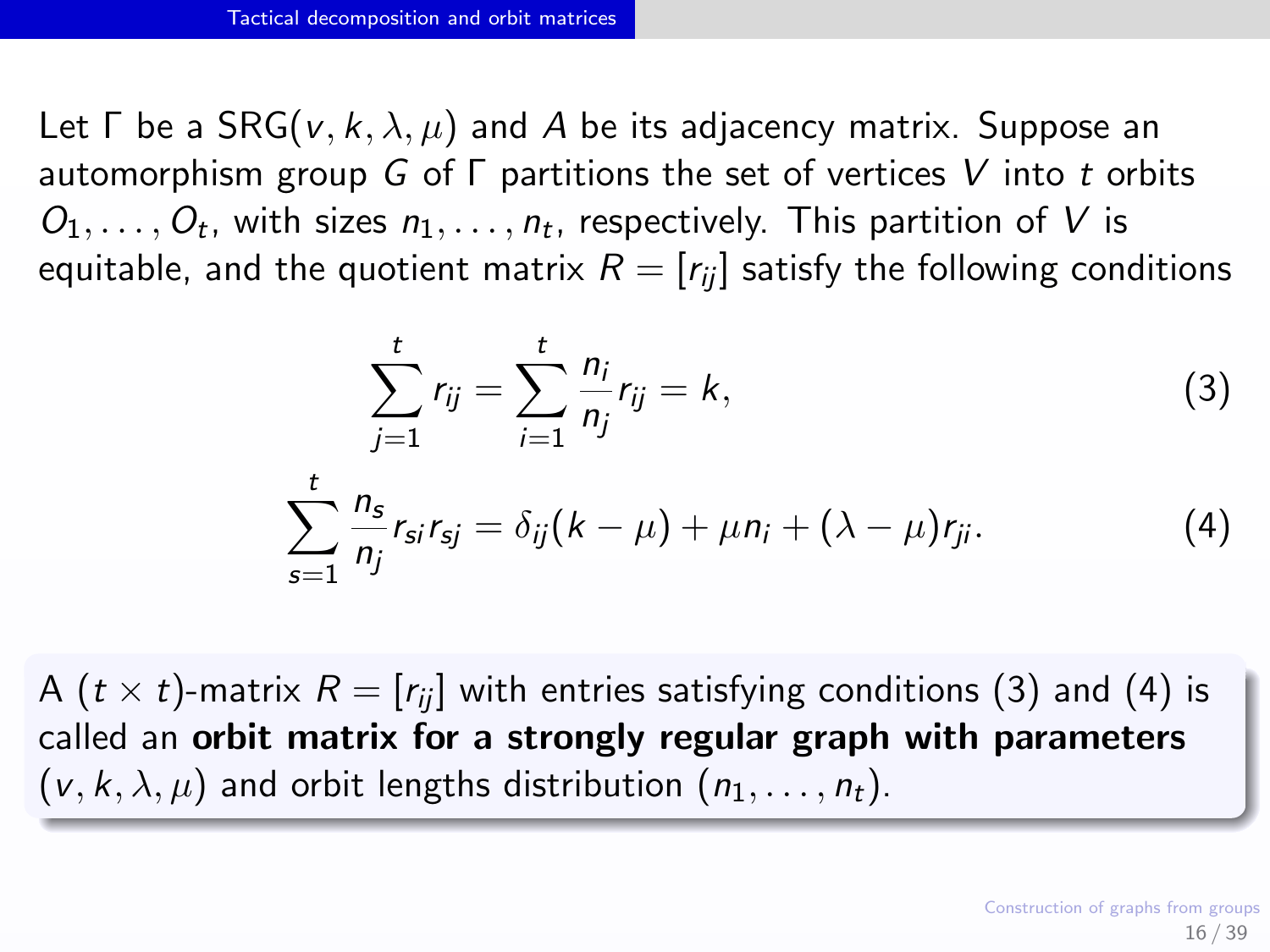Orbit matrices of SRGs are used for a construction of SRGs in the following papers:

- M. Behbahani, C. Lam, Strongly regular graphs with non-trivial automorphisms, Discrete Math. 311 (2011), 132–144.
- D. Crnković, M. Maksimović, Construction of strongly regular graphs having an automorphism group of composite order, Contrib. Discrete Math. 15 (2020), 22–41.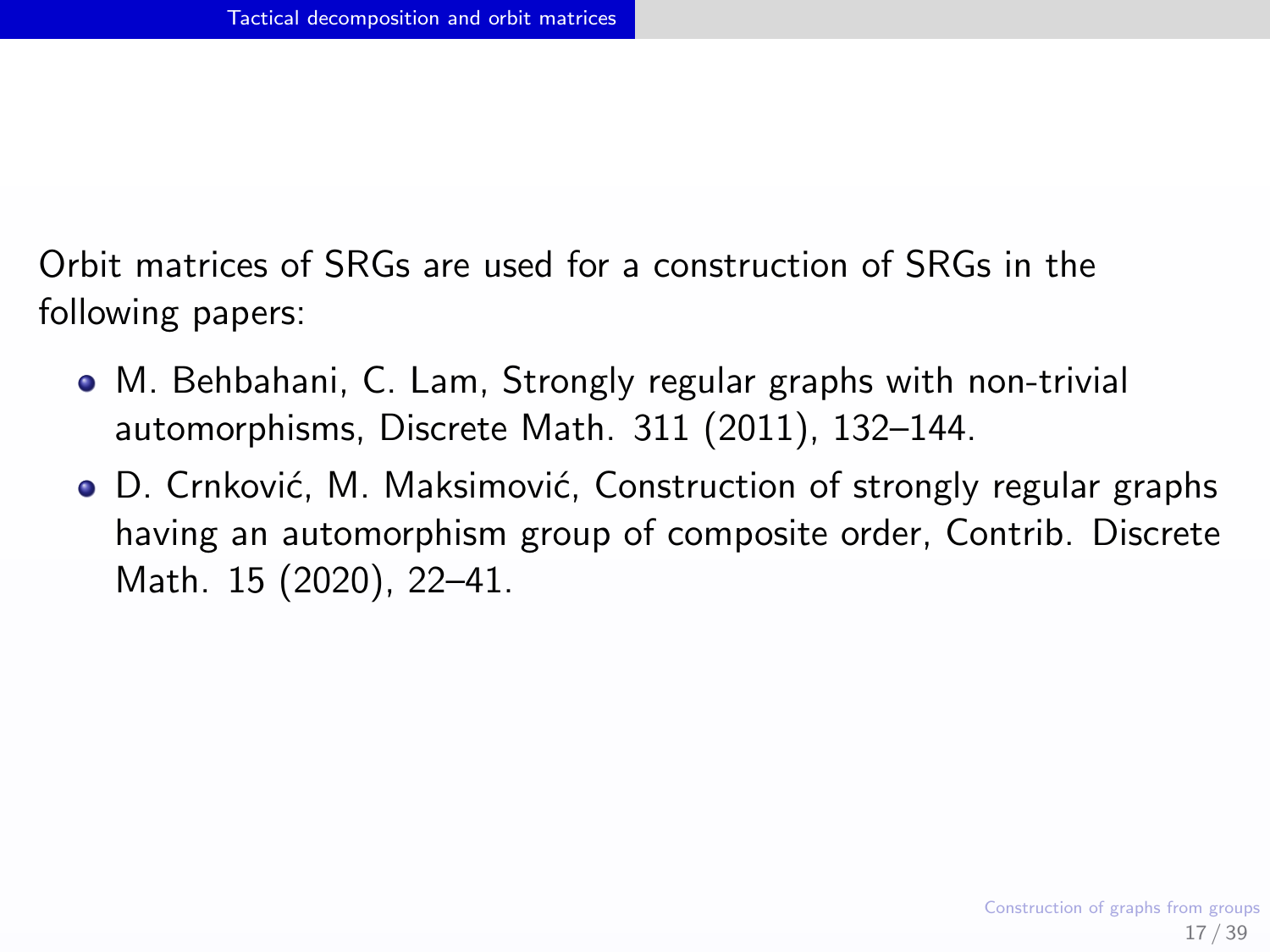A d-class **association scheme** on a finite non-empty set  $\Omega$  is an ordered pair  $(\Omega, \mathcal{R})$  with  $\mathcal{R} = \{R_0, R_1, \ldots, R_d\}$  a set of non-empty relations on  $\Omega$ , such that the following axioms hold.

- $\mathbf{D}$   $\mathcal{R}$  is a partition of  $\Omega^2$ .
- $\bullet$  R<sub>0</sub> is the identity relation.
- **3** For every relation  $R_i \in \mathcal{R}$ , its converse  $R_i^{\mathcal{T}} = \{(y, x) : (x, y) \in R_i\}$  is equal to  $R_i$ .

 $\bullet$  There are constants  $\rho_{ij}^k$  known as the  $\textbf{intersection}$  numbers of the association scheme  $\mathcal{R}$ , such that for  $(x, y) \in R_k$ , the number of elements  $z$  in  $\Omega$  for which  $(x,z)\in R_i$  and  $(z,y)\in R_j$  equals  $\rho_{ij}^k.$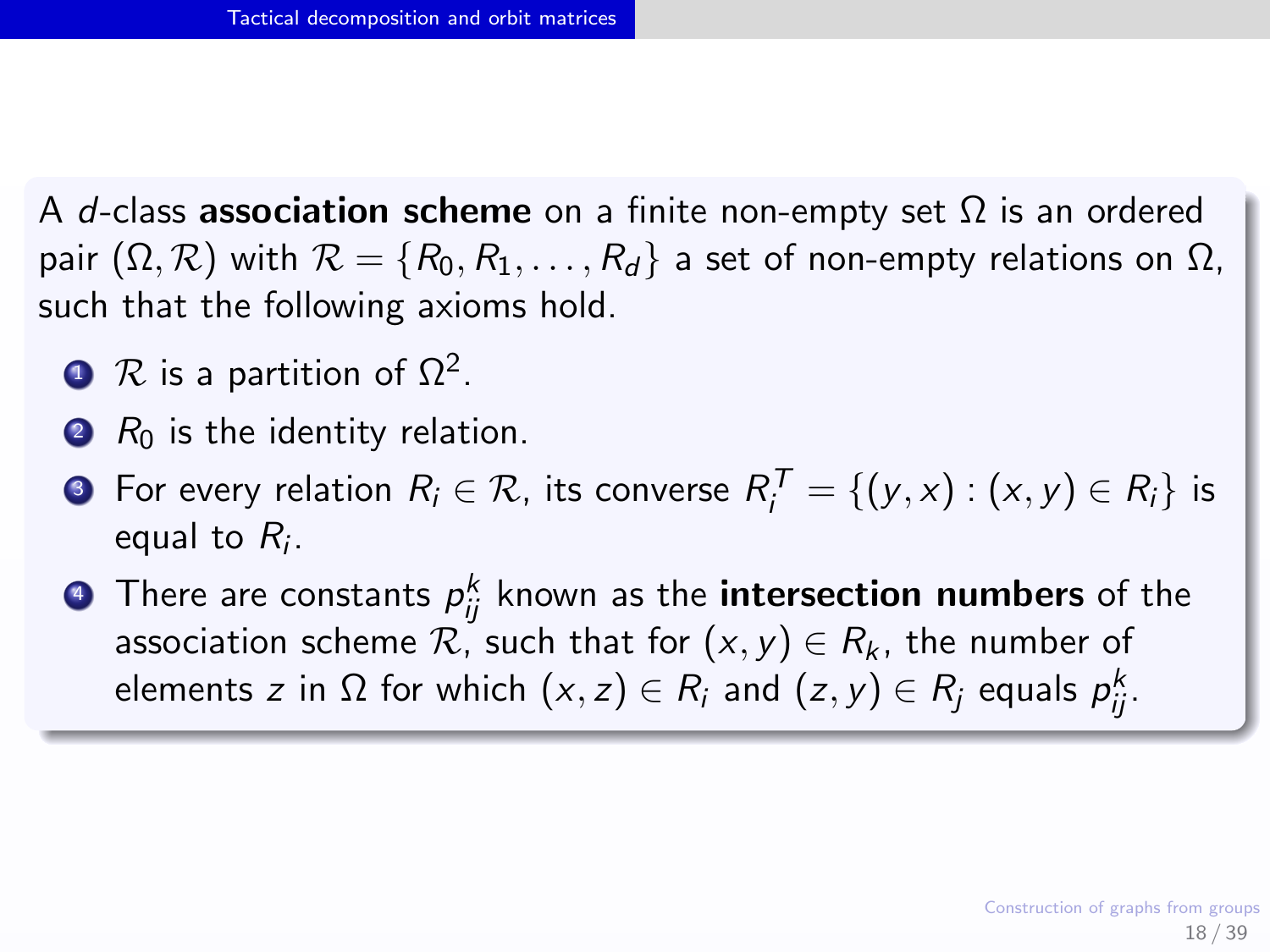<span id="page-18-0"></span>Association schemes are introduced by Bose and Shimamoto in 1952.

Let  $A_i = [a^i_{xy}]$  be the **adjacency matrix** of  $R_i$ , defined by  $a^i_{xy} = 1$  if  $(x, y) \in R_i$  and  $a_{xy}^i = 0$  otherwise.

Each of the matrices  $A_i,~i\in\{1,2,...,d\}$ , represents a simple graph  $\Gamma_i$  on the set of vertices  $\Omega$  (if  $(x, y) \in R_i$  then vertices x and y are adjacent in Γ<sub>i</sub>). The graphs Γ<sub>i</sub> form an edge-coloring of the complete graph on  $Ω$ .

An equitable (or regular) partition of an association scheme  $(X, \mathcal{R})$ with d classes is a partition of  $X$  which is equitable with respect to each of the corresponding graphs  $\Gamma_i$ ,  $i \in \{1,2,...,d\}$ .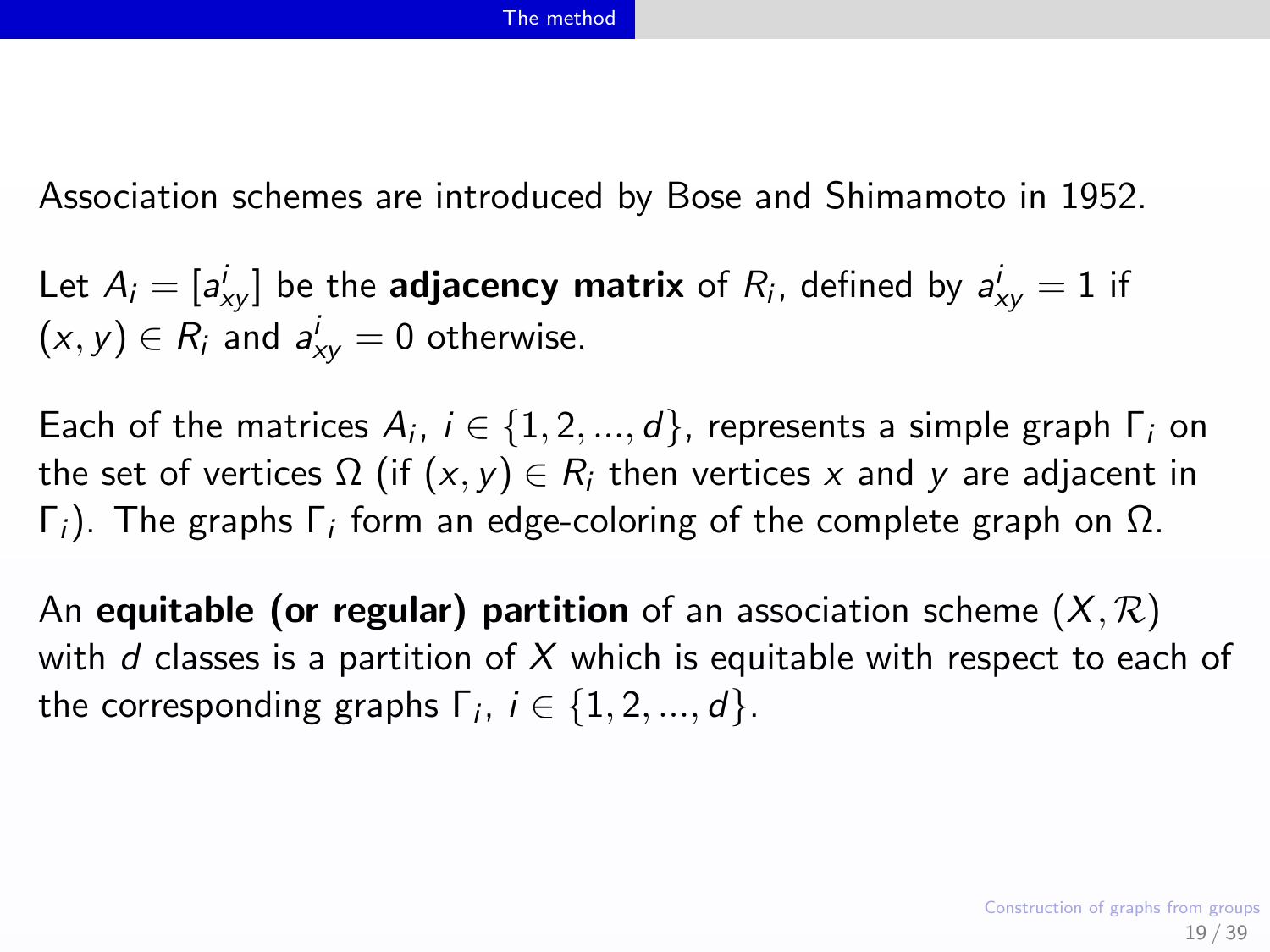## Transitive action

A group G acting on a set  $\Omega$  is said to be **transitive** on  $\Omega$  if it has only one orbit, and so  $G \cdot \alpha = \Omega$  for all  $\alpha \in \Omega$ . Equivalently, G is transitive if for every pair of points  $\alpha, \beta \in \Omega$  there exist  $x \in G$  such that  $x.\alpha = \beta$ .

### Example

Symmetric group  $S_n$  acts transitively on  $\Omega = \{1, \ldots, n\}$ , i.e. for all  $x \in \Omega$ , there exists an element  $\sigma \in S_n$  such that  $\sigma(1) = x$ . Therefore,  $S_n \cdot 1 = \Omega$ .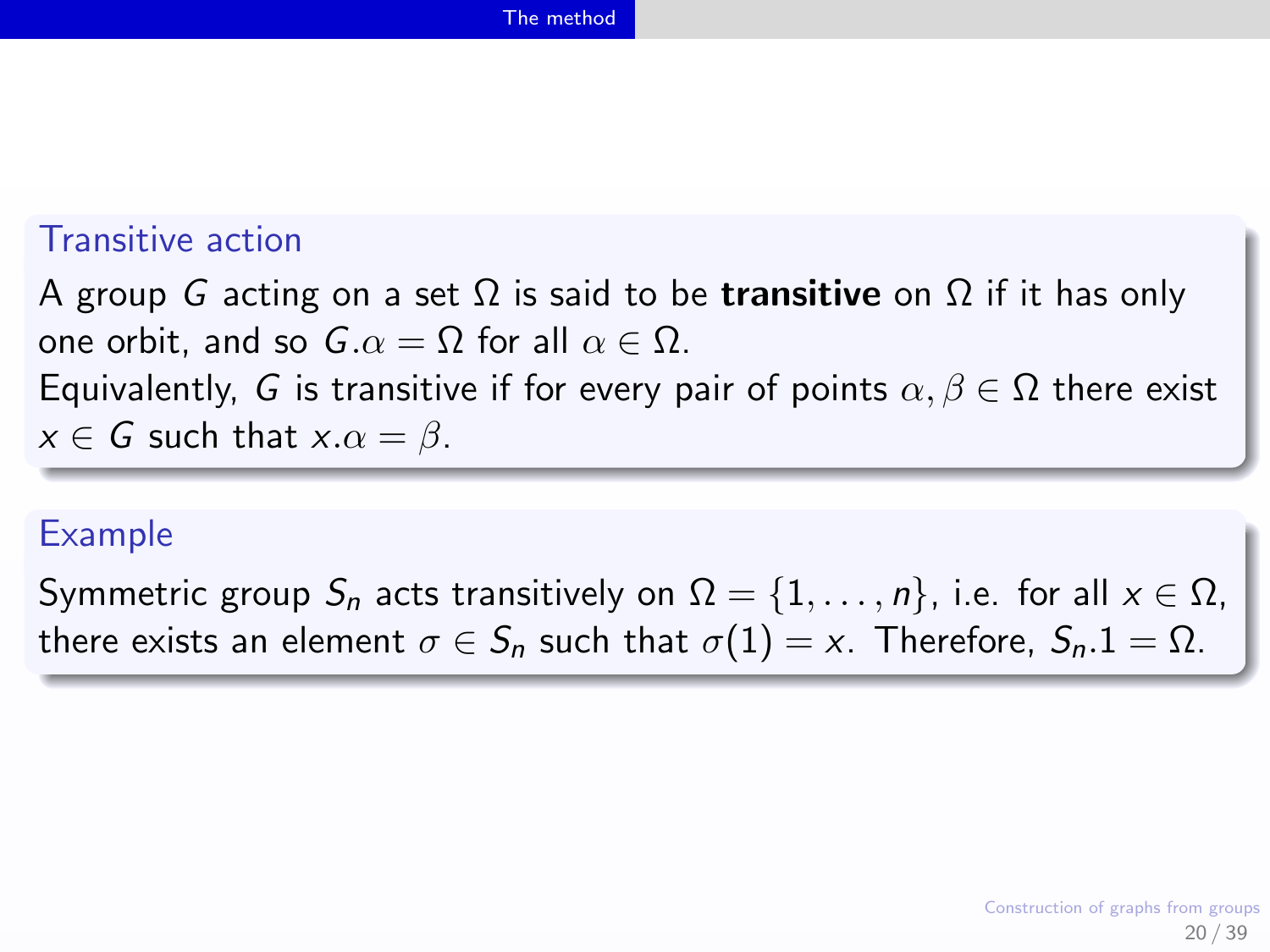#### [The method](#page-18-0)

● D. Crnković, V. Mikulić Crnković, A. Švob, On some transitive combinatorial structures constructed from the unitary group  $U(3, 3)$ , J. Statist. Plann. Inference 144 (2014), 19–40.

#### Theorem

Let G be a finite permutation group acting transitively on the sets  $\Omega_1$  and  $\Omega_2$  of size m and  $n$ , respectively. Let  $\alpha\in\Omega_1$  and  $\Delta_2=\bigcup_{i=1}^s\delta_i\bm{\mathit{G}}_\alpha$ , where  $\delta_1,...,\delta_s\in\Omega_2$  are representatives of distinct  $G_0$ -orbits. If  $\Delta_2 \neq \Omega_2$  and

$$
\mathcal{B}=\{\Delta_2g:g\in\mathcal{G}\},
$$

then  $\mathcal{D}(G, \alpha, \delta_1, ..., \delta_s) = (\Omega_2, \mathcal{B})$  is a  $1 - (n, |\Delta_2|, \frac{|\mathcal{G}_{\alpha}|}{|\mathcal{G}_{\Delta_2}|} \sum_{i=1}^s |\alpha G_{\delta_i}|)$  design with  $\frac{m \cdot |\mathcal{G}_{\alpha}|}{|\mathcal{G}_{\Delta_2}|}$ blocks. The group  $H \cong G/\bigcap_{x \in \Omega_2} G_x$  acts as an automorphism group on  $(\Omega_2, \mathcal{B})$ , transitively on points and blocks of the design. If  $\Delta_2 = \Omega_2$  then the set B consists of one block, and  $\mathcal{D}(G, \alpha, \delta_1, ..., \delta_s)$  is a design with parameters  $1 - (n, n, 1)$ .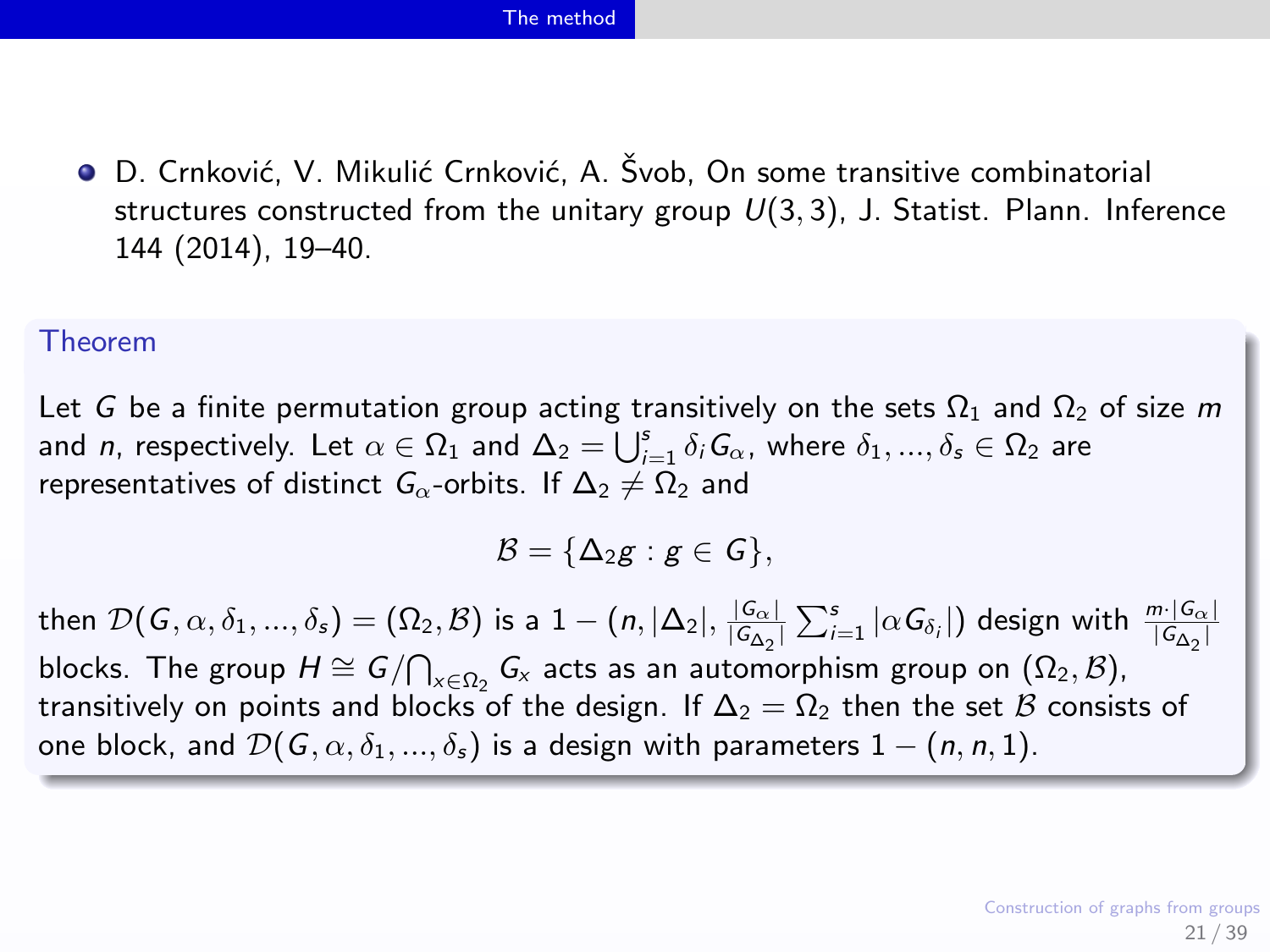If a group G acts transitively on  $\Omega$ ,  $\alpha \in \Omega$ , and  $\Delta$  is an orbit of  $G_{\alpha}$ , then  $\Delta'=\{\alpha g\,\,|\,\,g\in\mathsf{G},\;\alpha g^{-1}\in\Delta\}$  is also an orbit of  $\mathsf{G}_\alpha.$   $\Delta'$  is called the orbit of  $\mathsf{G}_\alpha$ paired with  $\Delta$ . It is obvious that  $\Delta''=\Delta$  and  $|\Delta'|=|\Delta|$ . If  $\Delta'=\Delta$ , then  $\Delta$  is said to be self-paired.

## **Corollary**

If  $\Omega_1 = \Omega_2$  and  $\Delta_2$  is a union of self-paired and mutually paired orbits of  $G_{\alpha}$ , then the design  $\mathcal{D}(G, \alpha, \delta_1, ..., \delta_s)$  is a symmetric self-dual design and the incidence matrix of that design is the adjacency matrix of a |∆2|−regular graph.

By applying Corollary we obtained distance-regular graphs from some simple groups, including the construction of first examples of strongly regular graphs with parameters  $(216, 40, 4, 8)$  and  $(540, 187, 58, 68)$  from the group  $U(4, 2) \cong PSp(4, 3) \cong O^-(6, 2)$ .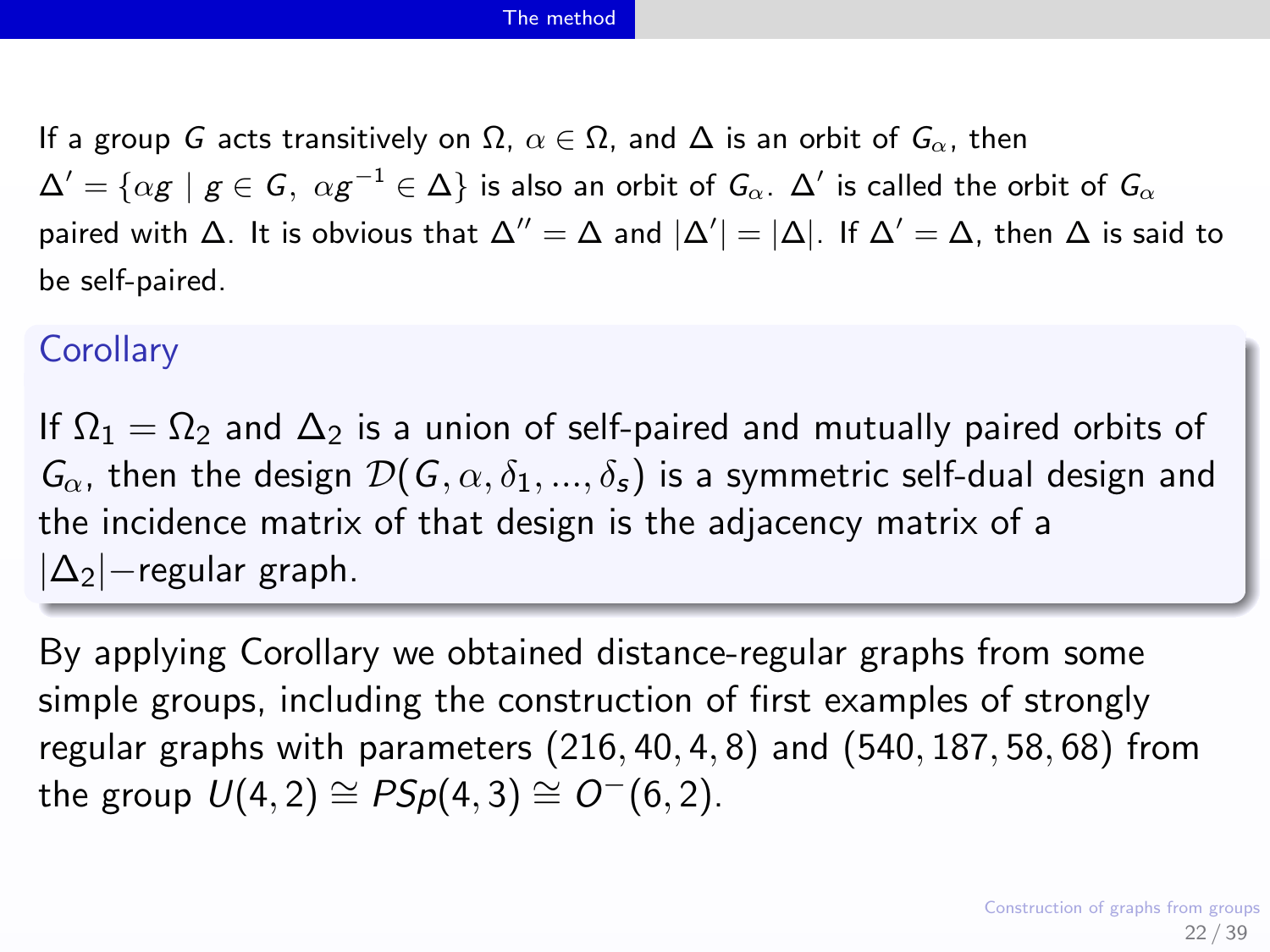# <span id="page-22-0"></span>Example - Deza graph from  $U(4, 2)$  [D. Crnković, AS]

Combining incidence matrices of transitive 1-designs one can construct an adjacency matrix of a non-transitive graph.

The Zara graph with parameters (126,45,12,18) is a SRG(126, 45, 12, 18) with the full automorphism group  $U(4, 3) \times Z_4$ .

The group  $U(4, 2)$  acts on that Zara graph in three orbits of sizes 1, 45 or 80.

|    |   | 45 | 80 |
|----|---|----|----|
| 1  | Ω | 45 | 1  |
| 45 |   | 12 | 32 |
| 80 | Ω | 18 | 27 |

Construction of graphs from groups The same action of  $U(4, 2)$  yields a strictly Deza graph (diameter 2, not a SRG) with parameters (126, 45, 12, 18) and the full automorphism group  $Z_2 \times (U(4, 2) : Z_2)$ .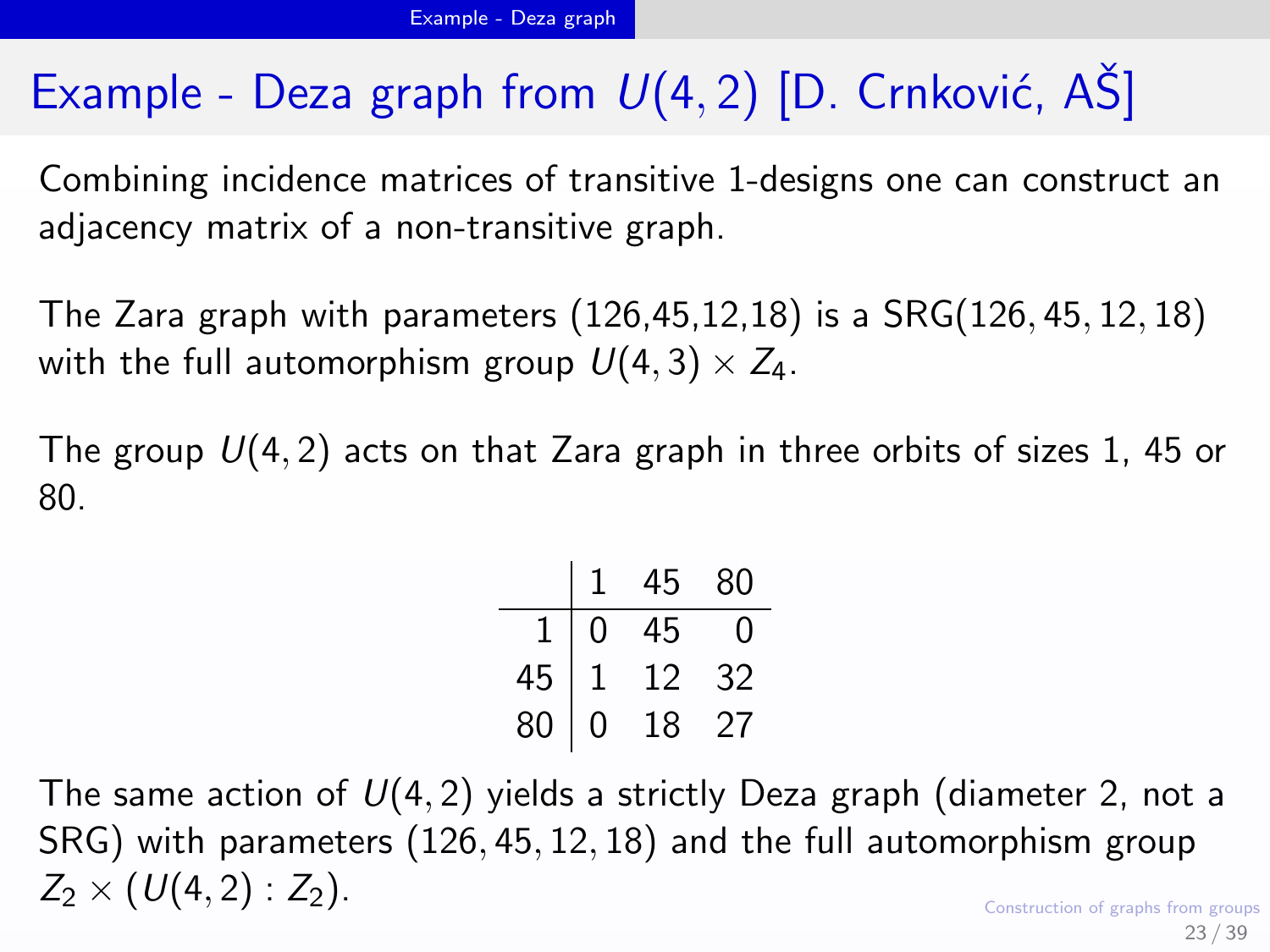Deza graphs were introduced in:

M. Erickson, S. Fernando, W. H. Haemers, D. Hardy, J. Hemmeter, Deza graphs: A generalization of strongly regular graphs, J. Comb. Designs. 7 (1999), 395–405.

## Deza graph

A Deza graph with parameters  $(v, k, b, a)$  is a k-regular graph with v vertices in which any two vertices have a or  $b$  ( $a \le b$ ) common neighbours.

A Deza graph is strictly Deza if it has diameter 2, and is not strongly regular.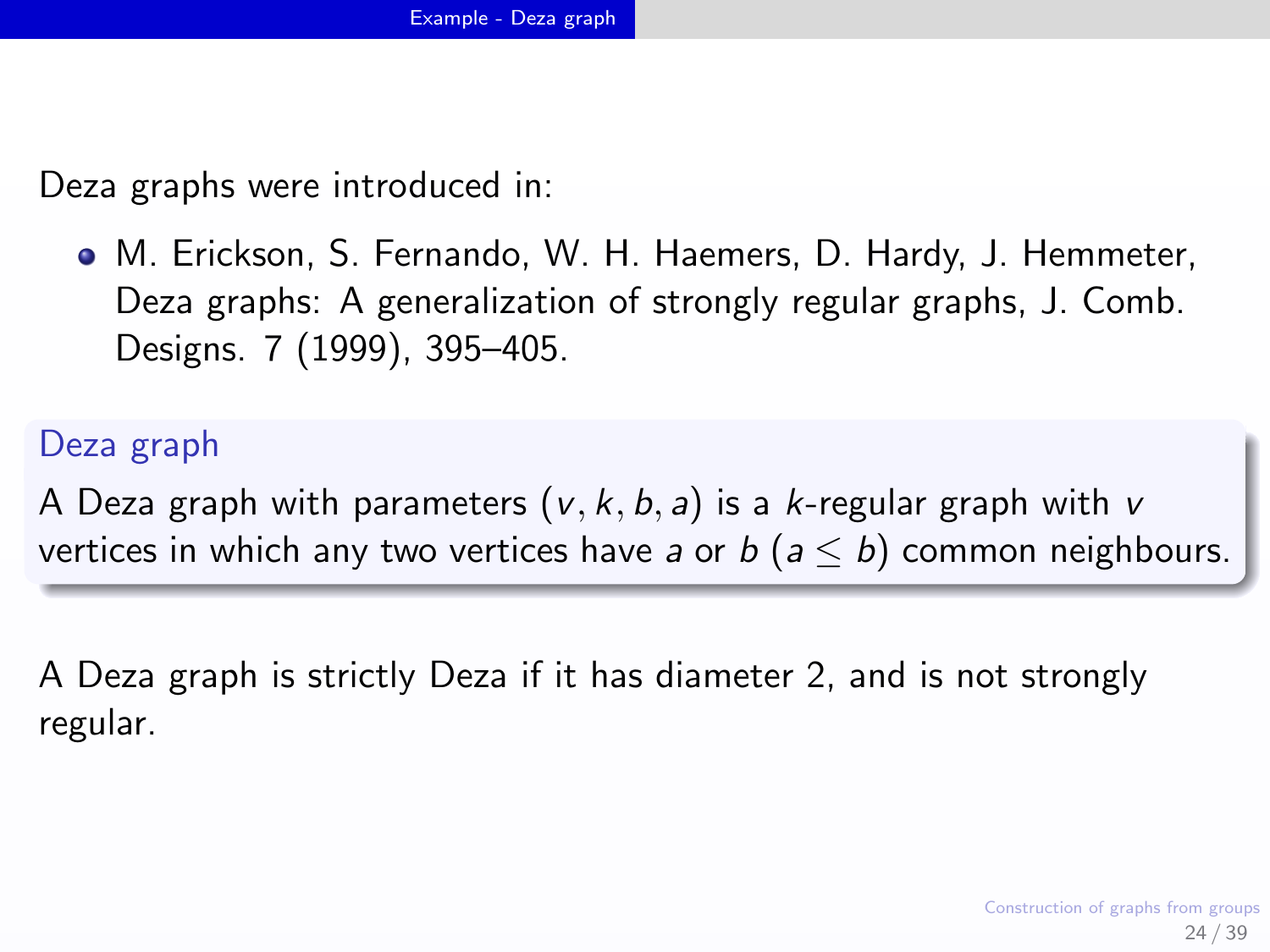<span id="page-24-0"></span>Up to isomorphism, there have been two known SRGs with parameters  $SRG(81, 30, 12, 9)$ : a graph  $\Gamma_1$ , being isomorphic to the van Lint-Schrijver graph and having full automorphism group of order 116640, and a second graph  $\Gamma_2$  having full automorphism group of order 5832.

● D. Crnković, A. Švob, V. D. Tonchev, Strongly regular graphs with parameters (81, 30, 9, 12) and a new partial geometry, J. Algebraic Combin. 53 (2021), 253–261.

The graphs  $\Gamma_1$  and  $\Gamma_2$  have the full automorphism groups  $G_1$  or  $G_2$  of order 116640 and 5832, respectively. New SRGs are constructed by presuming an action of a subgroup of  $G_1$  or  $G_2$ .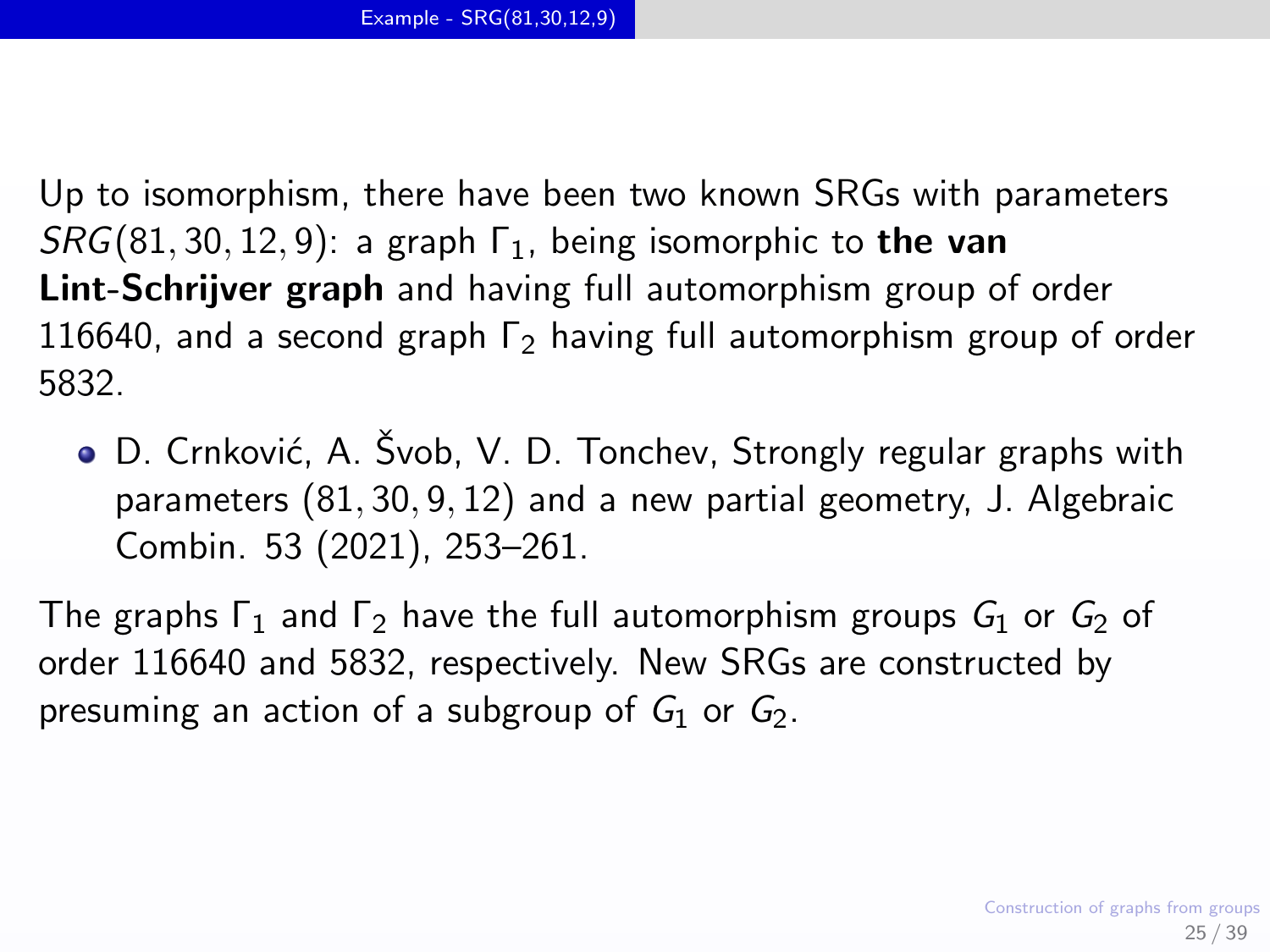• We used a method for finding strongly regular graphs based on **orbit** matrices, to show that there are exactly three nonisomorphic graphs SRG(81, 30, 9, 12) which are invariant under a subgroup of order 360 of the automorphism group of  $\Gamma_1$ , and exactly **eleven** nonisomorphic graphs SRG(81, 30, 9, 12) which are invariant under a subgroup of order 972 of the automorphism group of  $\Gamma_2$ .

| Graph <sub>F</sub>         | $Aut(\Gamma)$ | Max. clique size of $\Gamma$ |  |
|----------------------------|---------------|------------------------------|--|
| $\mathsf{r}_1$             | 116640        | $\overline{6}$               |  |
| $\mathsf{r}_2$             | 5832          | 4                            |  |
| $\mathsf{r}_3$             | 3888          | 6                            |  |
| Г4                         | 1944          | 6                            |  |
| Г5                         | 972           | 6                            |  |
| Г <sub>6</sub>             | 972           | 6                            |  |
| Г7                         | 972           | 6                            |  |
| $\mathsf{r}_\mathsf{8}$    | 972           | 6                            |  |
| Гg                         | 972           | 6                            |  |
| $\Gamma_{10}$              | 972           | 6                            |  |
| $\mathsf{r}_{\mathsf{11}}$ | 972           | 6                            |  |
| $\mathsf{r}_{12}$          | 972           | 6                            |  |
| $\Gamma_{13}$              | 720           | 6                            |  |
| $\mathsf{r}_{14}$          | 360           | 6                            |  |

Table: Strongly regular graphs with parameters (81, 30, 9, 12)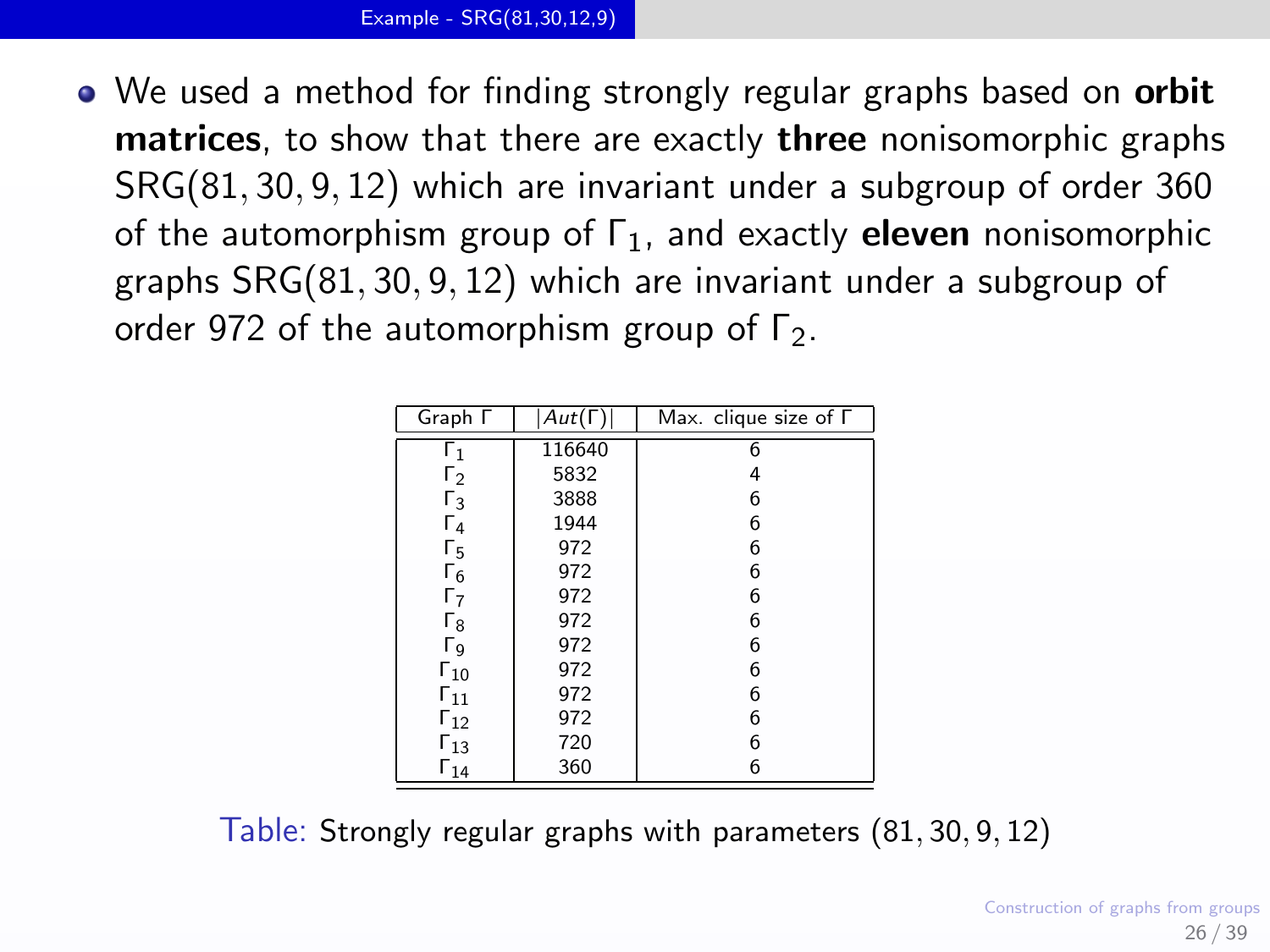# SRGs admitting an action of a subgroup of  $Aut(\Gamma_2)$

There are exactly five conjugacy classes of subgroups of order 972 in the group  $G_2 = \text{Aut}(\Gamma_2)$  of order 5832, the representatives of which will be called  $H_1^2, \ldots, H_5^2$ .

The groups  $H_1^2$  and  $H_2^2$  act transitively on  ${\bf 81}$  vertices and produce two non-isomorphic strongly regular graphs,  $\Gamma_1$  and  $\Gamma_2$  of orders 116640 and 5832, respectively.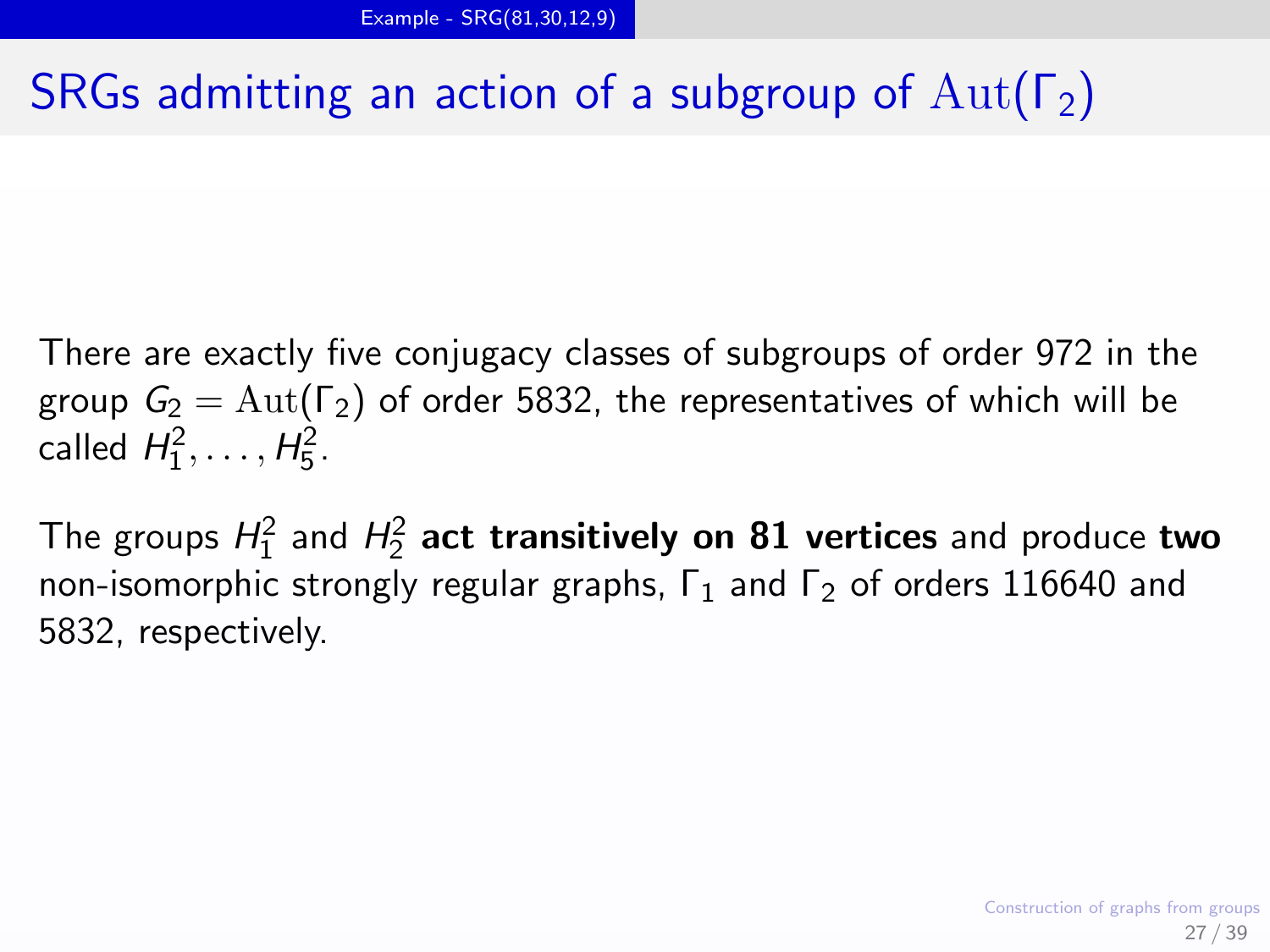The group  $H_3^2$  is acting on the set of vertices of  $\Gamma_2$  in three orbits of length 27 and with the orbit matrix  $OM_3^2$ .

From the orbit matrix  $OM_3^2$  we obtained **two** non-isomorphic strongly regular graphs, the graph  $\Gamma_2$  and a new graph  $\Gamma_4$  with the full automorphism group of order 1944.

$$
OM_3^2 = \left(\begin{array}{rrr} 12 & 9 & 9 \\ 9 & 12 & 9 \\ 9 & 9 & 12 \end{array}\right)
$$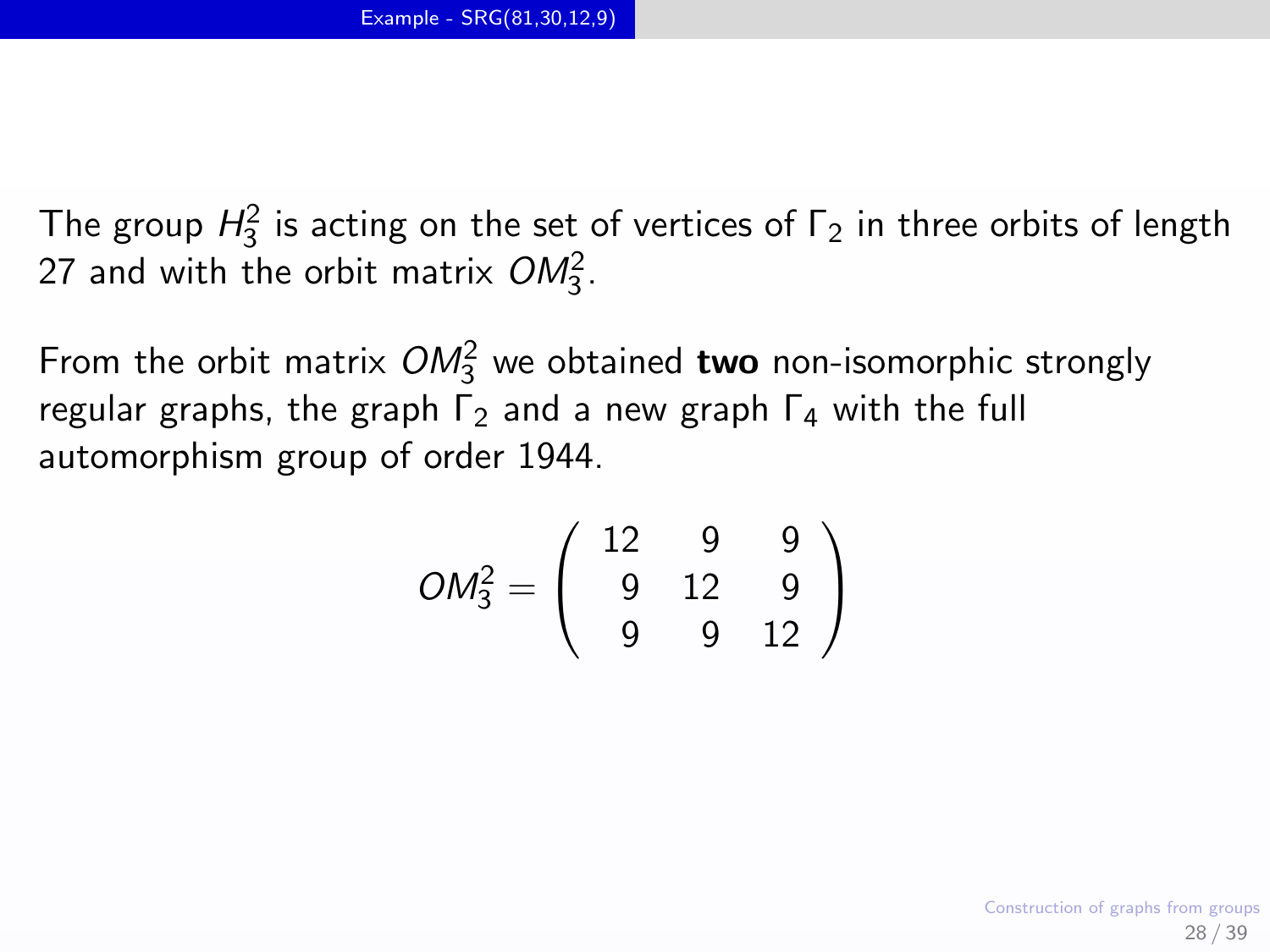The groups  $H_4^2$  and  $H_5^2$  are acting in the same way, with two orbits, one of size 27 and other of size 54 and with the orbit matrix  $OM_4^2$  given below. From the group  $H_4^2$  we obtained **four** non-isomorphic strongly regular graphs, one of them is  $\Gamma_2$ . Two of these SRGs,  $\Gamma_5$  and  $\Gamma_6$ , have the full automorphism groups of order 972, and  $\Gamma_4$  with the full automorphism group of order 1944.

From the group  $H_5^2$  we obtained 12 non-isomorphic strongly regular graphs, among them  $\Gamma_1$ ,  $\Gamma_2$  and  $\Gamma_4$ . Eight of these SRGs, denoted by  $\Gamma_5, \ldots, \Gamma_{12}$ , have the full automorphism groups of order 972, and  $\Gamma_3$  has the full automorphism group of order 3888.

$$
OM_4^2 = \left(\begin{array}{cc} 12 & 18\\ 9 & 21 \end{array}\right)
$$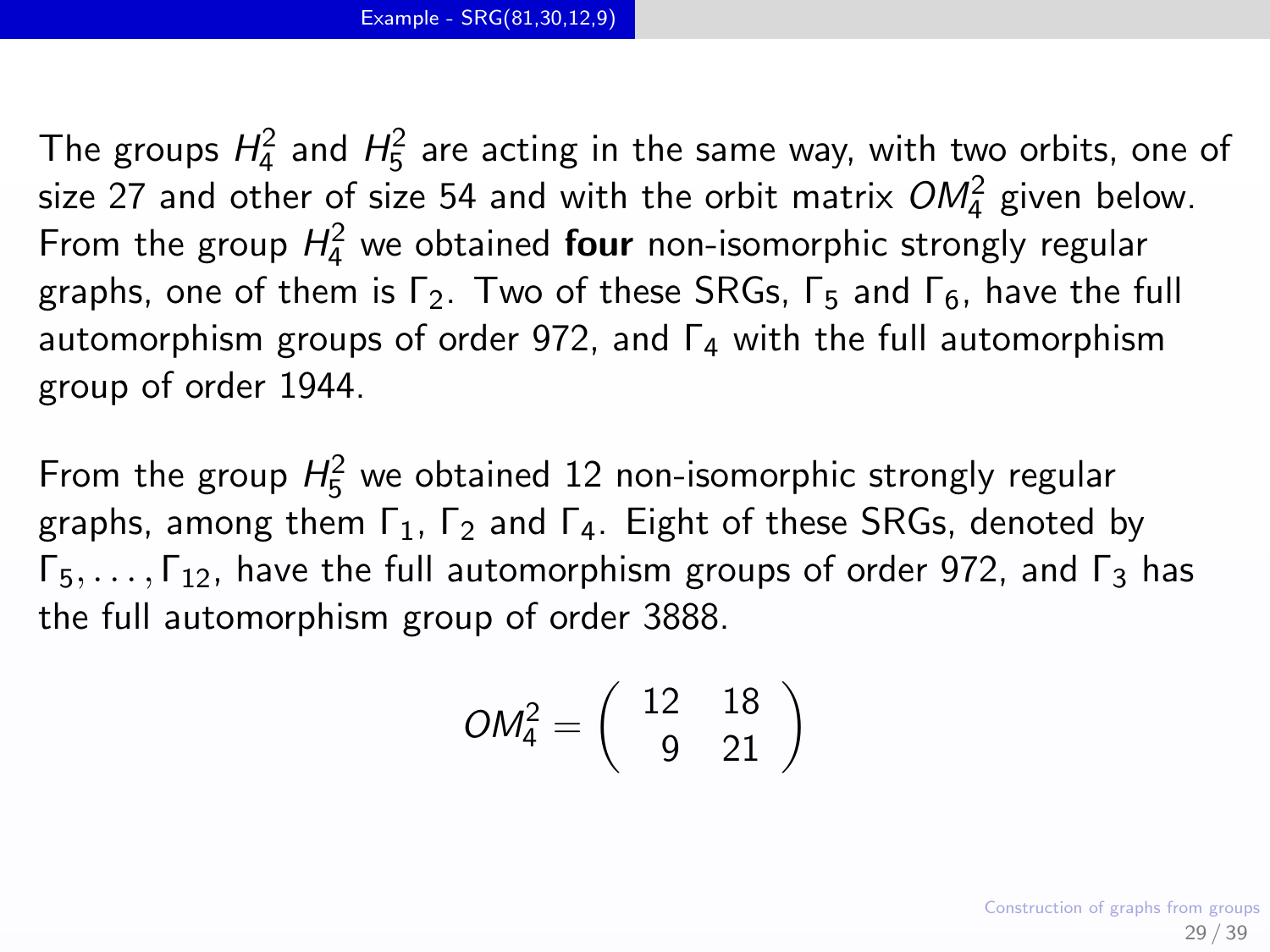## <span id="page-29-0"></span>Partial geometry

A partial geometry with parameters s, t,  $\alpha$ , or shorty,  $pg(s, t, \alpha)$ , is a pair  $(P, L)$  of a set P of **points** and a set L of lines, with an incidence relation between points and lines, satisfying the following axioms:

- **4** A pair of distinct points is not incident with more than one line.
- **2** Every line is incident with exactly  $s + 1$  points  $(s > 1)$ .
- **3** Every point is incident with exactly  $t + 1$  lines  $(t \ge 1)$ .
- $\bullet$  For every point p not incident with a line I, there are exactly  $\alpha$  lines  $(\alpha > 1)$  which are incident with p, and also incident with some point incident with l.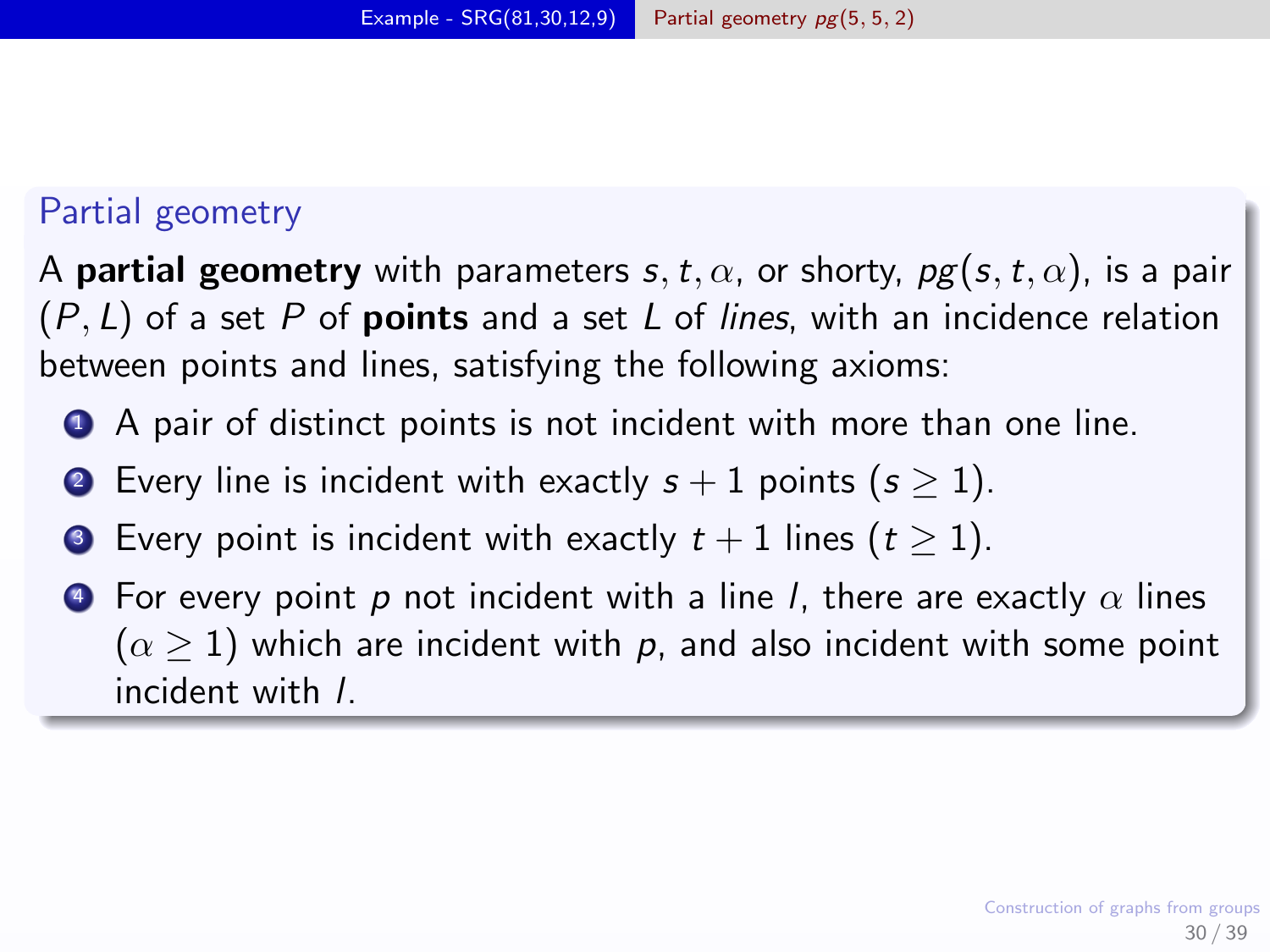R. C. Bose, Strongly regular graphs, partial geometries and partially balanced designs. Pacific J. Math. 13 (1963), 389–419.

In terms of s, t,  $\alpha$ , the number  $v = |P|$  of points, and the number  $b = |L|$ of lines of a partial geometry  $pg(s, t, \alpha)$  are given by:

$$
v = \frac{(s+1)(st+\alpha)}{\alpha}, \ b = \frac{(t+1)(st+\alpha)}{\alpha}.
$$
 (5)

If  $G = (P, L)$  is a partial geometry  $pg(s, t, \alpha)$ , the incidence structure  $G'$ having as points the lines of  $G$ , and having as lines the points of  $G$ , where a point and a line are incident in  $G'$  if and only if the corresponding line and a point of G are incident, is a partial geometry  $pg(t, s, \alpha)$ , called the dual of  $G$ .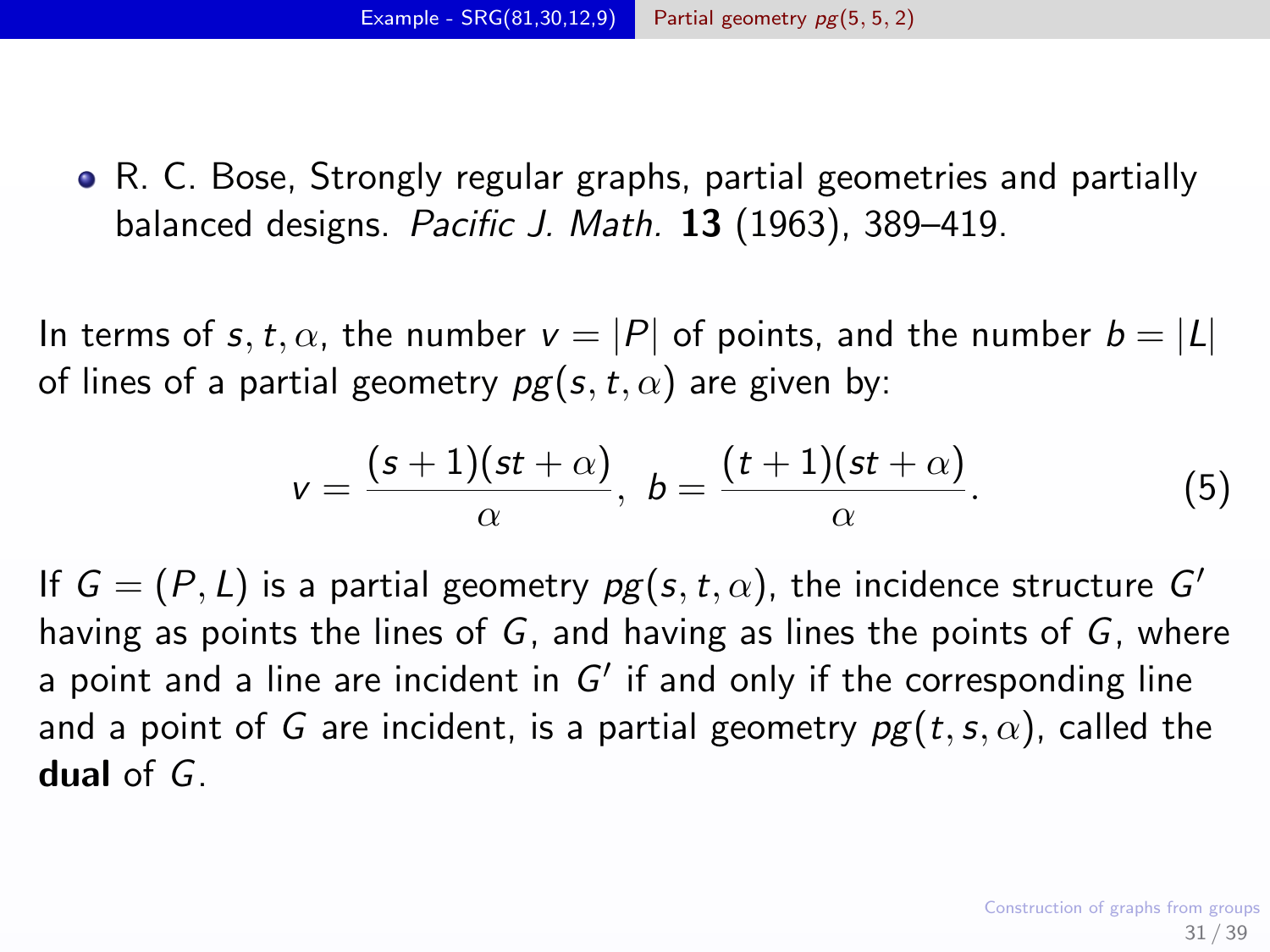If  $G = (P, L)$  is a partial geometry  $pg(s, t, \alpha)$  with point set P and line set L, the **point graph**  $\Gamma_P$  of G is the graph with vertex set P, where two vertices are adjacent if the corresponding points of G are collinear.

The line graph  $\Gamma_L$  of G is the graph having as vertices the lines of G, where two lines are adjacent if they share a point.

Both  $\Gamma_P$  and  $\Gamma_I$  are strongly regular graphs (Bose).

The parameters  $v, k, \lambda, \mu$  of  $\Gamma_P$  are given by:

<span id="page-31-0"></span>
$$
v = (s+1)(st+\alpha)/\alpha, k = s(t+1), \lambda = s-1+t(\alpha-1), \mu = \alpha(t+1).
$$
 (6)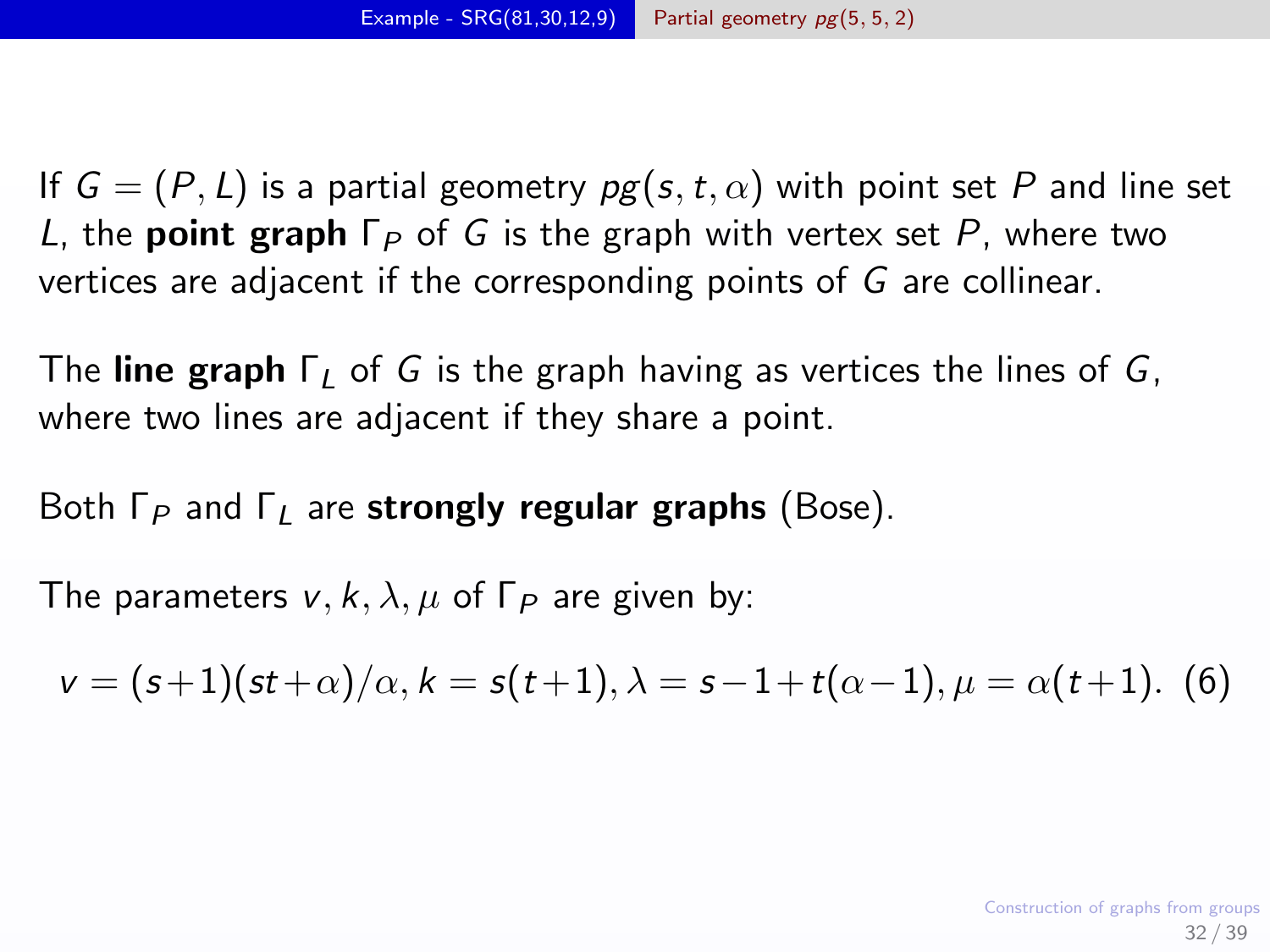A partial geometry  $pg(s,t,\alpha)$  with  $\alpha = s + 1$  is a Steiner 2-(v, s + 1, 1) design, or dually, if  $\alpha = t + 1$ , then the dual geometry is a Steiner 2- $(b, t + 1, 1)$  design. If  $\alpha = s$ , or dually,  $\alpha = t$ , then G is a net of order s + 1 and degree  $t + 1$ . A partial geometry with  $\alpha = 1$  is a generalized quadrangle.

A partial geometry  $pg(s, t, \alpha)$  is called **proper** if  $1 < \alpha < min(s, t)$ .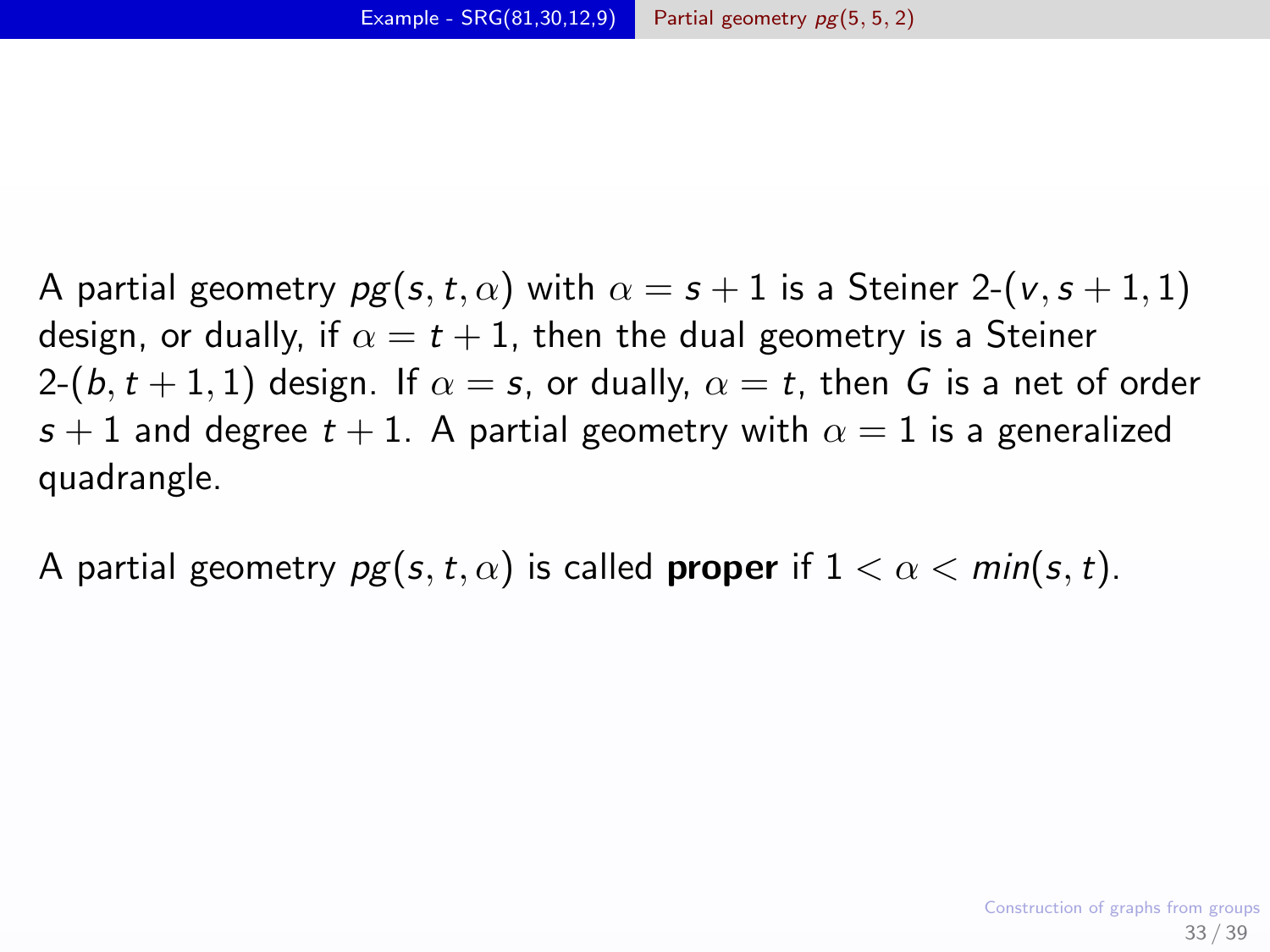A strongly regular graph  $\Gamma$  whose parameters n, k,  $\lambda$ ,  $\mu$  can be written as in eq. [6](#page-31-0) for some integers s, t,  $\alpha$  is called **pseudo-geometric**, and  $\Gamma$  is called **geometric** if there exists a partial geometry G with parameters s, t,  $\alpha$ such that  $\Gamma$  is the point graph of  $G$ .

## Bose, 1963.

A pseudo-geometric strongly regular graph Γ with parameters [\(6\)](#page-31-0) is geometric if and only if there exists a set S of  $b = (t + 1)(st + \alpha)/\alpha$ cliques of size  $s + 1$  such that every two cliques from S share at most one vertex.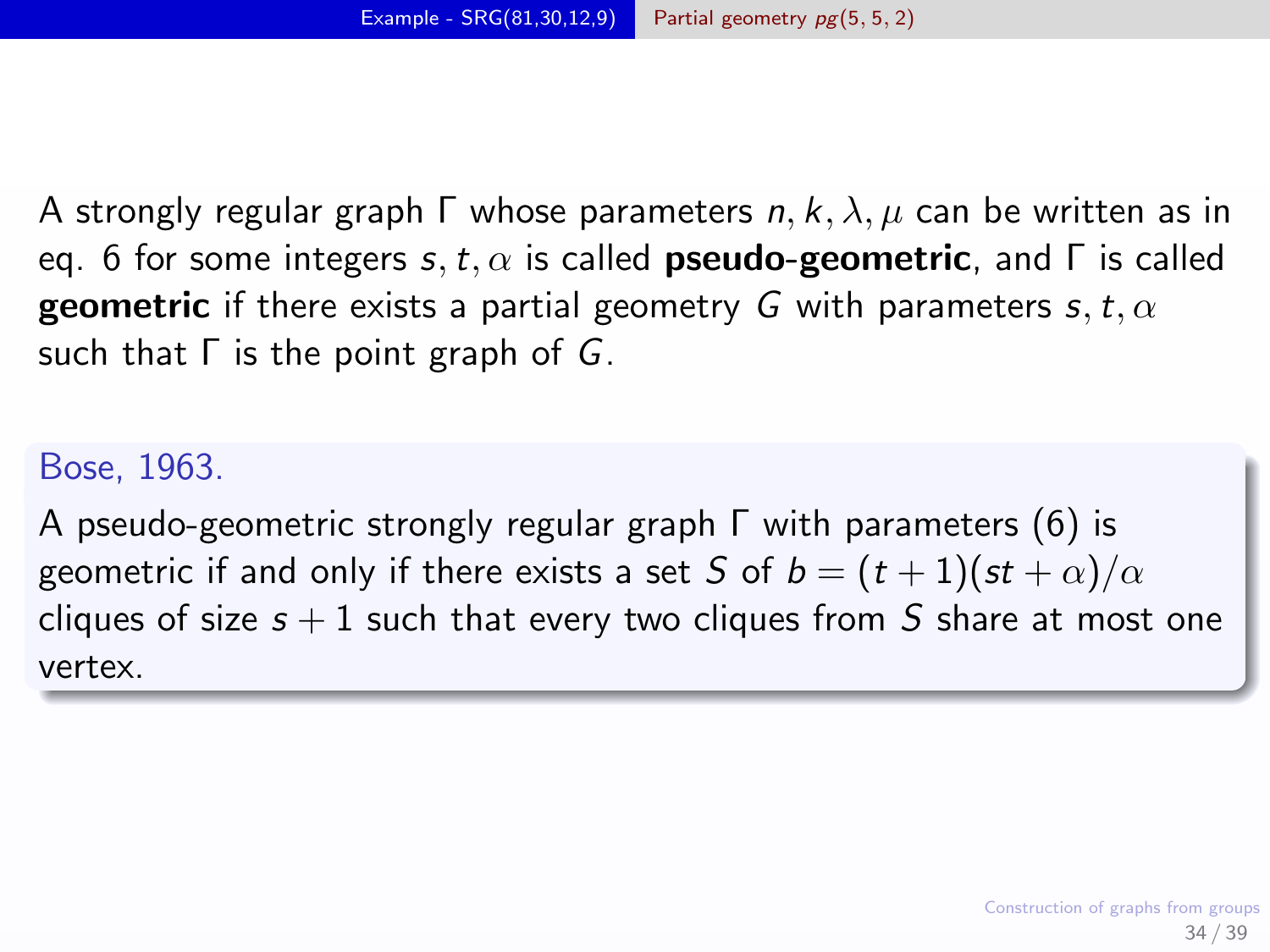The known proper partial geometries are divided into eight types, four of which are infinite families, and there are four sporadic geometries that do not belong to any known infinite family.

J. A. Thas, Partial Geometries, in: C. J. Colbourn, J. H. Dinitz (Eds.), Handbook of Combinatorial Designs,  $2^{nd}$  ed., Chapman & Hall/CRC, Boca Raton, 2007, pp. 557–561.

## One of the four sporadic examples is a partial geometry  $pq(5, 5, 2)$ discovered by van Lint and Schrijver in 1981:

J. H. van Lint, A. Schrijver, Construction of strongly regular graphs, two-weight codes and partial geometries by finite fields, Combinatorica 1 (1981), 63–73.

The point graph of the van Lint-Schrijver geometry has parameters  $v = 81$ ,  $k = 30$ ,  $\lambda = 9$ ,  $\mu = 12$ , and is invariant under the elementary abelian group of order 81 acting regularly on the set of vertices.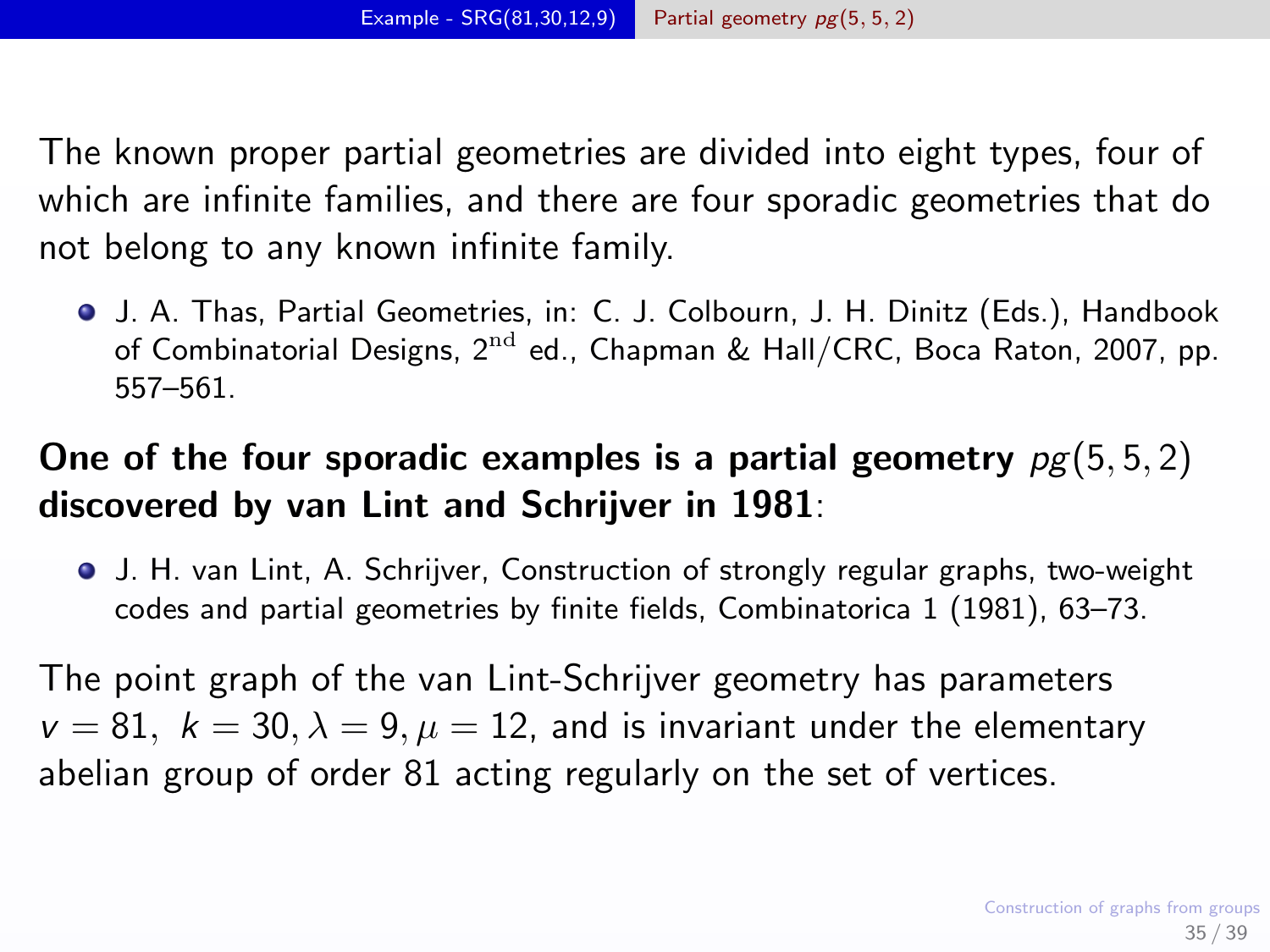The only previously known partial geometry  $pg(5, 5, 2)$  is the one constructed by van Lint. This partial geometry has the full automorphism group of order 58320 and the corresponding SRG is  $\Gamma_1$  with the full automorphism group  $G_1$  of order 116640.

Twelve new strongly regular graphs with parameters (81, 30, 9, 12) are found as graphs invariant under certain subgroups of the automorphism groups of the two previously known graphs that arise from 2-weight codes.

One of these new graphs is geometric and yields a partial geometry with parameters  $pg(5, 5, 2)$  that is not isomorphic to the partial geometry discovered by J. H. van Lint and A. Schrijver in 1981.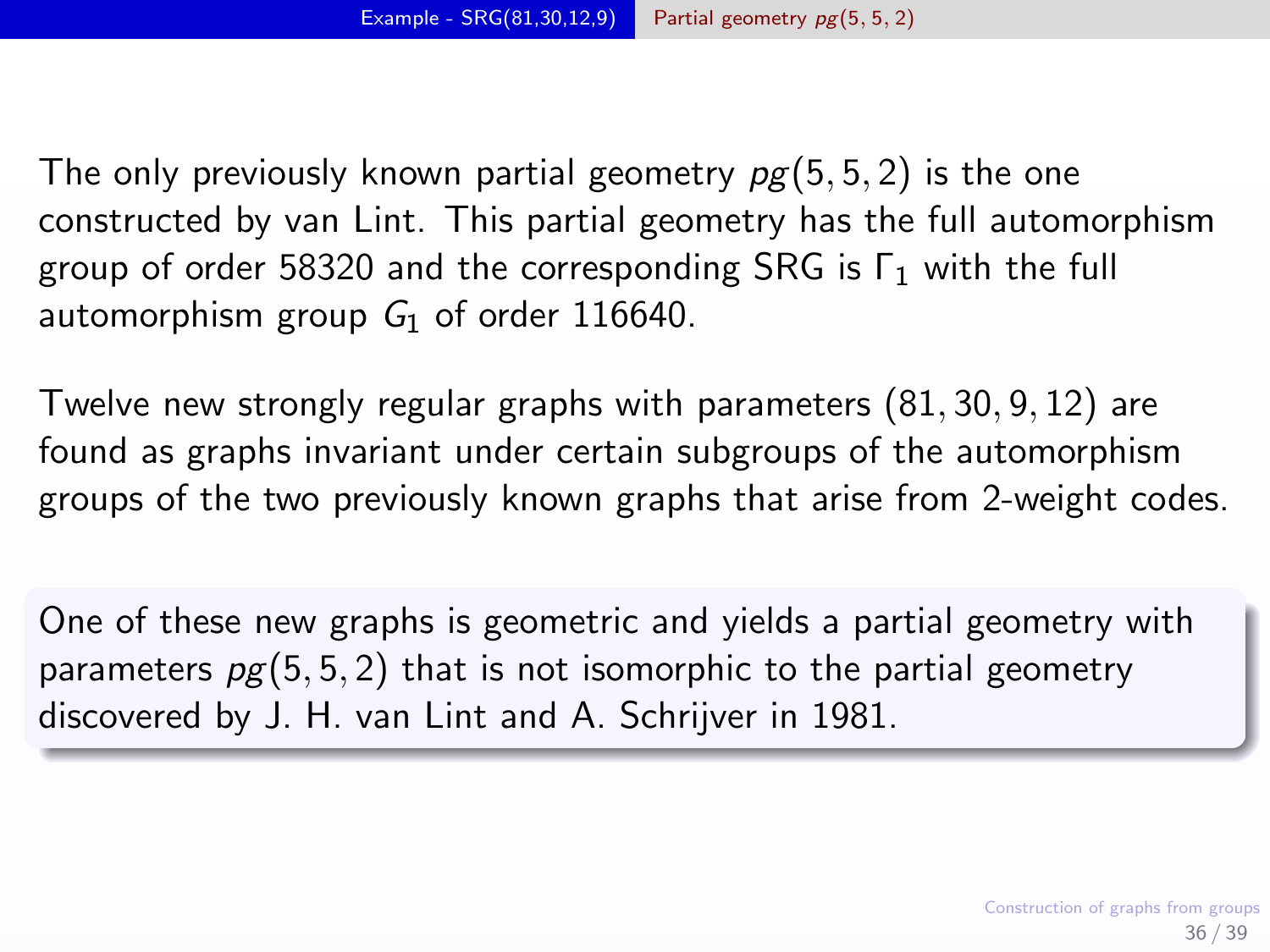| Graph $\Gamma$      | $ Aut(\Gamma) $ | Max. clique size of $\Gamma$ |
|---------------------|-----------------|------------------------------|
| Г1                  | 116640          | 6                            |
| $\mathsf{\Gamma}_2$ | 5832            | 4                            |
| $\Gamma_3$          | 3888            | 6                            |
| $\Gamma_4$          | 1944            | 6                            |
| Г5                  | 972             | 6                            |
| $\Gamma_6$          | 972             | 6                            |
| $\Gamma_7$          | 972             | 6                            |
| $\Gamma_8$          | 972             | 6                            |
| Гg                  | 972             | 6                            |
| $\Gamma_{10}$       | 972             | 6                            |
| $\Gamma_{11}$       | 972             | 6                            |
| $\Gamma_{12}$       | 972             | 6                            |
| $\Gamma_{13}$       | 720             | 6                            |
| $\Gamma_{14}$       | 360             | 6                            |

Table: Strongly regular graphs with parameters (81, 30, 9, 12)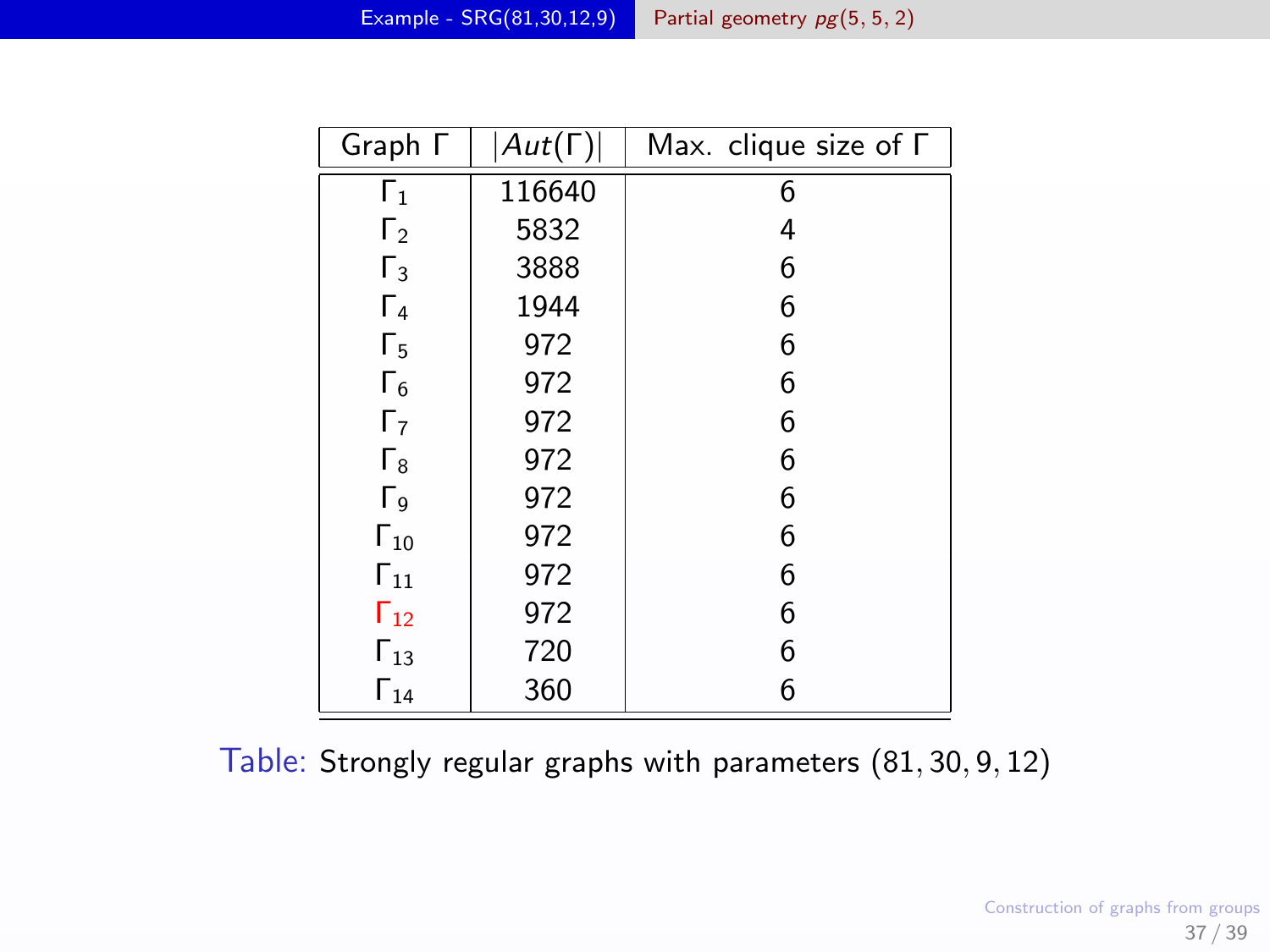The graph  $\Gamma_{12}$  has 108 6-cliques, 81 of them form the lines of the new  $pg(5, 5, 2)$ .

This new partial geometry  $pg(5, 5, 2)$  has the full automorphism group of order 972, which acts on the points and the blocks of the  $pg(5, 5, 2)$  in two orbits of lengths 27 and 54.

The new  $pg(5, 5, 2)$  is self-dual, i.e. its line graph is isomorphic to its point graph.

Note: An isomorphic partial geometry was simultaneously and independently constructed by V. Krčadinac by using another method based on geometrical structures.